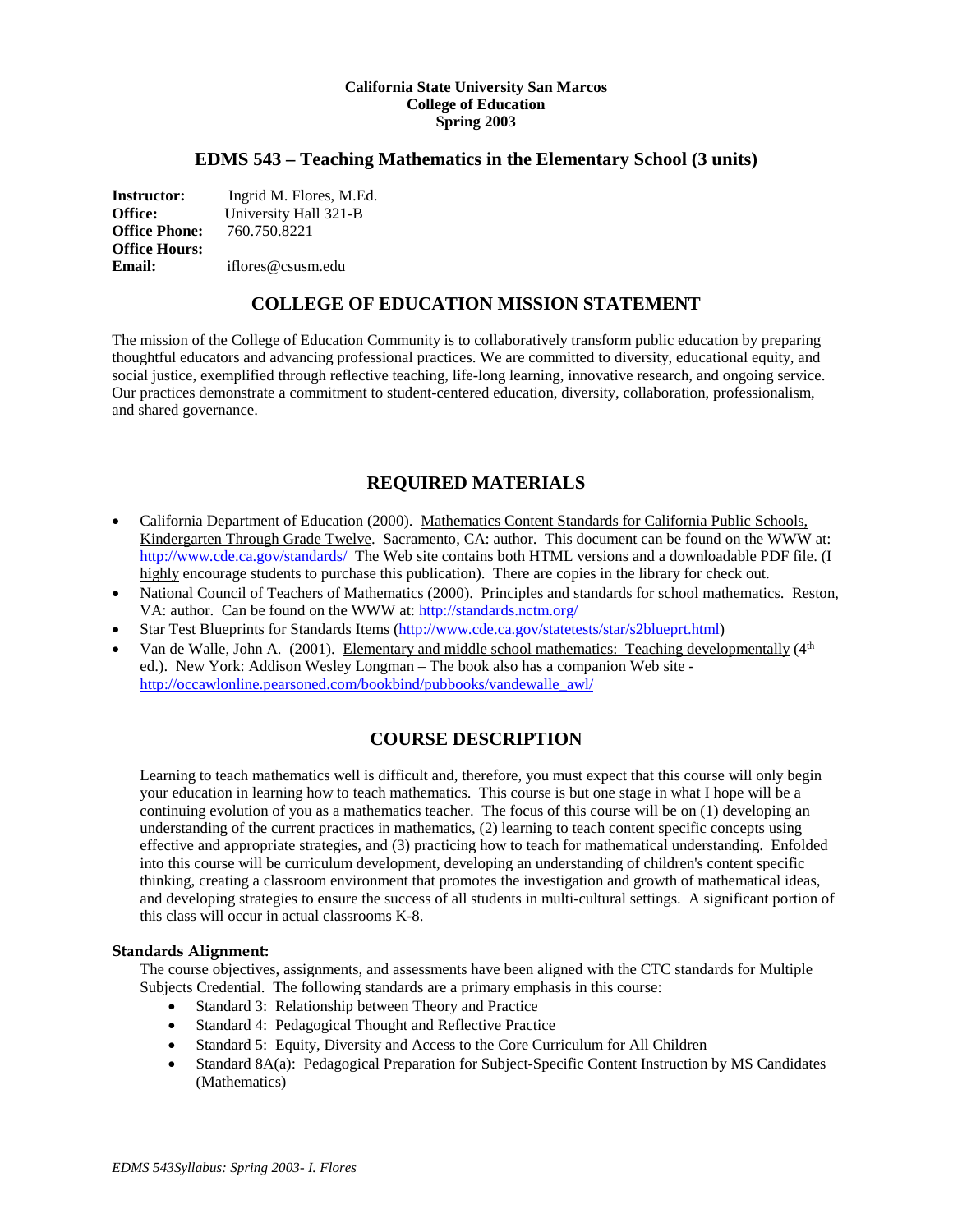### **Teacher Performance Expectation (TPE) Competencies:**

This course is designed to help teachers seeking the Multiple Subjects Credential to develop the skills, knowledge, and attitudes necessary to assist schools and district in implementing an effective program for all students. The successful candidate will be able to merge theory and practice in order to realize a comprehensive and extensive educational program for all students. The following TPE's are addressed in this course:

#### Primary Emphasis:

- TPE 1a-Subject Specific Pedagogical Skills for MS Teaching (Mathematics)
- TPE 2-Monitoring Student Learning During Instruction
- TPE 3-Interpretation and Use of Assessments
- TPE 4-Making Content Accessible
- TPE 6a-Developmentally Appropriate Practices in Grades K-3
- TPE 6b-Developmentally Appropriate Practices in Grades 4-8
- TPE 6d-Teaching Special Education Populations in General Education Environments
- TPE 8-Learning About Students

#### Secondary Emphasis:

- TPE 5-Student Engagement
- TPE 6d-Developmentally Appropriate Practices for Special Education
- TPE 7-Teaching English Learners
- TPE 9-Instructional Planning
- TPE 10-Instructional Time
- TPE 11-Social Environment
- TPE 13-Professional Growth
- TPE 14-Educational Technology

# **ASSIGNMENTS**

Detailed assignment sheets (course packet) will be provided for every assignment below. The assignment sheets and the course calendar are attached to this syllabus.

#### **Reading Reflections**

(20%) - Each week students will write a "meaningful" reflection on the material assigned to be read for that week. These reflections should be one page in length (use an "11" font, spacing of 1.5, with **only**  your name and class session number as a heading ), and should clearly articulate your thoughts **on the assigned readings** and how you plan to apply what you learned from the articles as a teacher in the classroom. Please do not repeat verbatim from the readings.

### **Student Interviews (Critical Assessment Task – CATs)**

(20%) - You and one of your classmates will conduct a series of four different student interviews based on questions provided in class. For each interview, you will pose mathematical problems to any one student at a predetermined grade level. The purpose is to get you to begin thinking about students' mathematical understanding, to learn how to effectively pose questions and interpret the meaning of students' answers, and to provide you with an opportunity to interact with students.

#### **Mathematical Resources & Lesson (Critical Assessment Task – CATs)**

(35%)– Working in small groups, your team will first compile resources on a predetermined mathematical topic (20%) and then design a lesson that you will present to our class as if we were your students (15%). The purpose of this activity is to help you learn how to design effective mathematical activities, to provide you with an opportunity to begin compiling mathematical resources, and to provide an opportunity for you to practice teaching mathematics.

#### **Curriculum Assignment (Critical Assessment Task – CATs)**

(20%)– Students will review the mathematics curriculum currently being used in your classroom (e.g., a textbook) at one grade level and write a short paper that investigates the curriculum alignment with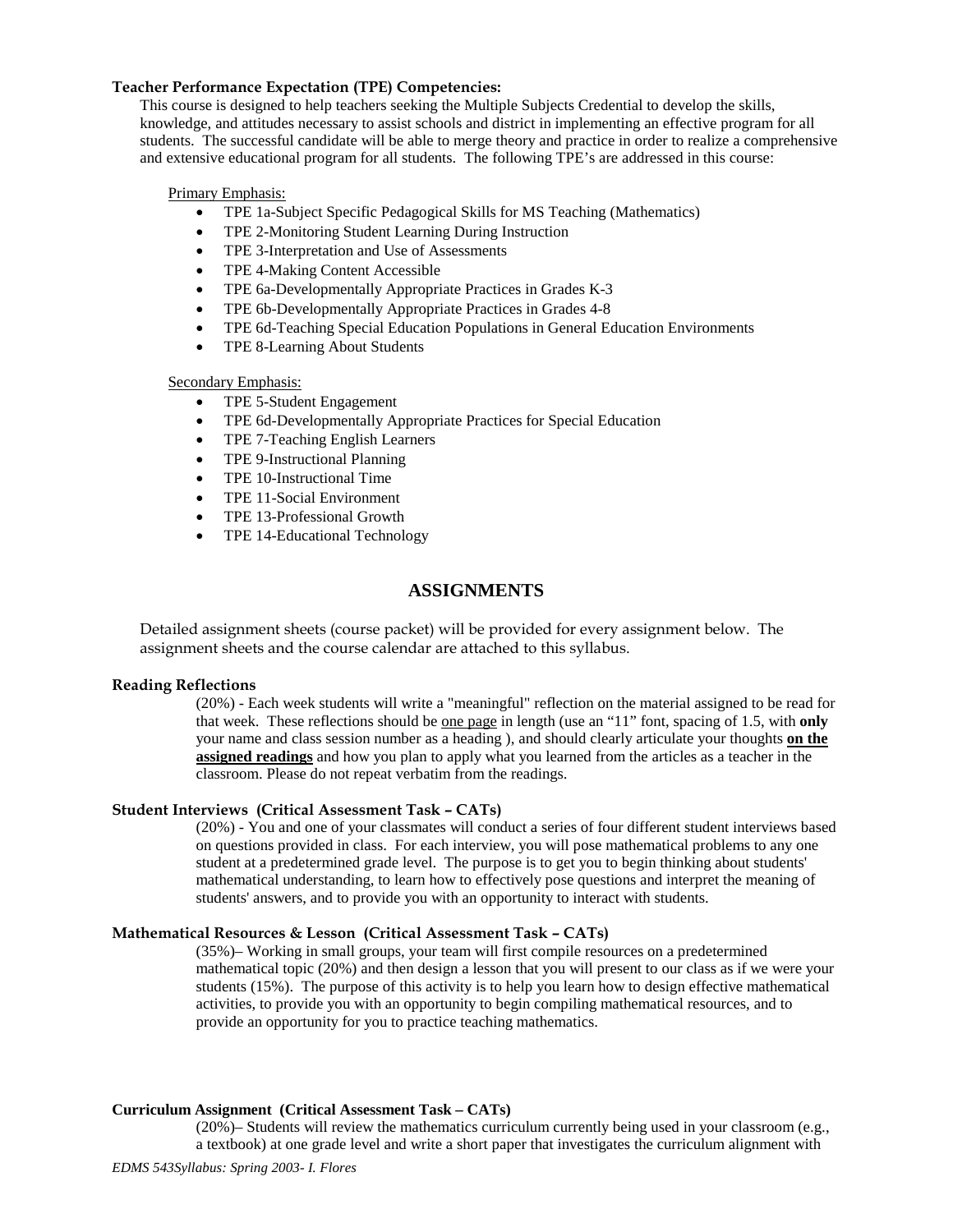the CA Content Standards and current high stakes assessments. Students will also provide their general thoughts and concerns related to the curriculum (e.g., how the curriculum might need to be altered to make strong connections between mathematical concepts and procedures).

**Active Participation and Collaboration (5%) –** Defined as **actively** engaging in **all** class discussions and activities, students will be evaluated daily. A positive attitude is an important component for establishing the definition for active participation and collaboration. All 5 points or no points are earned in this category.

#### **Assignment details and scoring rubrics described above are attached to this syllabus.**

# **INFUSED COMPETENCIES**

## **CLAD**

In 1992, the College of Education voted to infuse Cross-cultural, Language and Academic Development (CLAD) competencies across the curriculum. The CLAD competencies are attached to the syllabus and the competencies covered in this course are highlighted.

#### **Authorization to Teach English Learners**

This credential program has been specifically designed to prepare teachers for the diversity of languages often encountered in California public school classrooms. The authorization to teach English learners is met through the infusion of content and experiences within the credential program, as well as additional coursework. Students successfully completing this program receive a credential with authorization to teach English learners

#### **Special Education**

Consistent with the intent to offer a seamless teaching credential in the College of Education, this course will demonstrate the collaborative infusion of special education competencies that reflect inclusive educational practices.

#### **Technology**

This course infuses technology competencies to prepare our candidates to use technologies, emphasizing their use in both teaching practice and student learning.

# **ATTENDANCE POLICY**

The attendance policy of the College of Education: Due to the dynamic and interactive nature of courses in the COE, all students are expected to attend all classes and participate actively. At a minimum, students must attend more than 80% of class time, or s/he may not receive a passing grade for the course at the discretion of the instructor. If you miss two class sessions or are late (or leave early) more than three sessions, you cannot receive a grade of "A". If you miss three class sessions, your highest possible grade is a "C+". Should you have extenuating circumstances, contact the instructor as soon as possible. Please discuss with me any extenuating circumstances that will cause you to miss class prior to your absence. Attendance will be taken at each class session. Furthermore, grades on assignments turned in late will be lowered unless **prior arrangements** have been made with the instructor.

# **PLAGIARISM AND CHEATING**

Please be sure to read and understand the university policy on plagiarism and cheating, as it will be strictly enforced. Academic dishonestly will not be tolerated and will result in a failing grade for this course and will be reported to the University.

### **Students with Disabilities Requiring Reasonable Accommodations**

Students are approved for services through the Disabled Student Services Office (DSS). This office is located in Craven Hall 5205 and can be contacted by phone (760) 750-4905, or TTY (760) 750-4909. Students authorized by DSS to receive reasonable accommodations should meet with their instructor during office hours or, in order to ensure confidentiality, in a more private setting.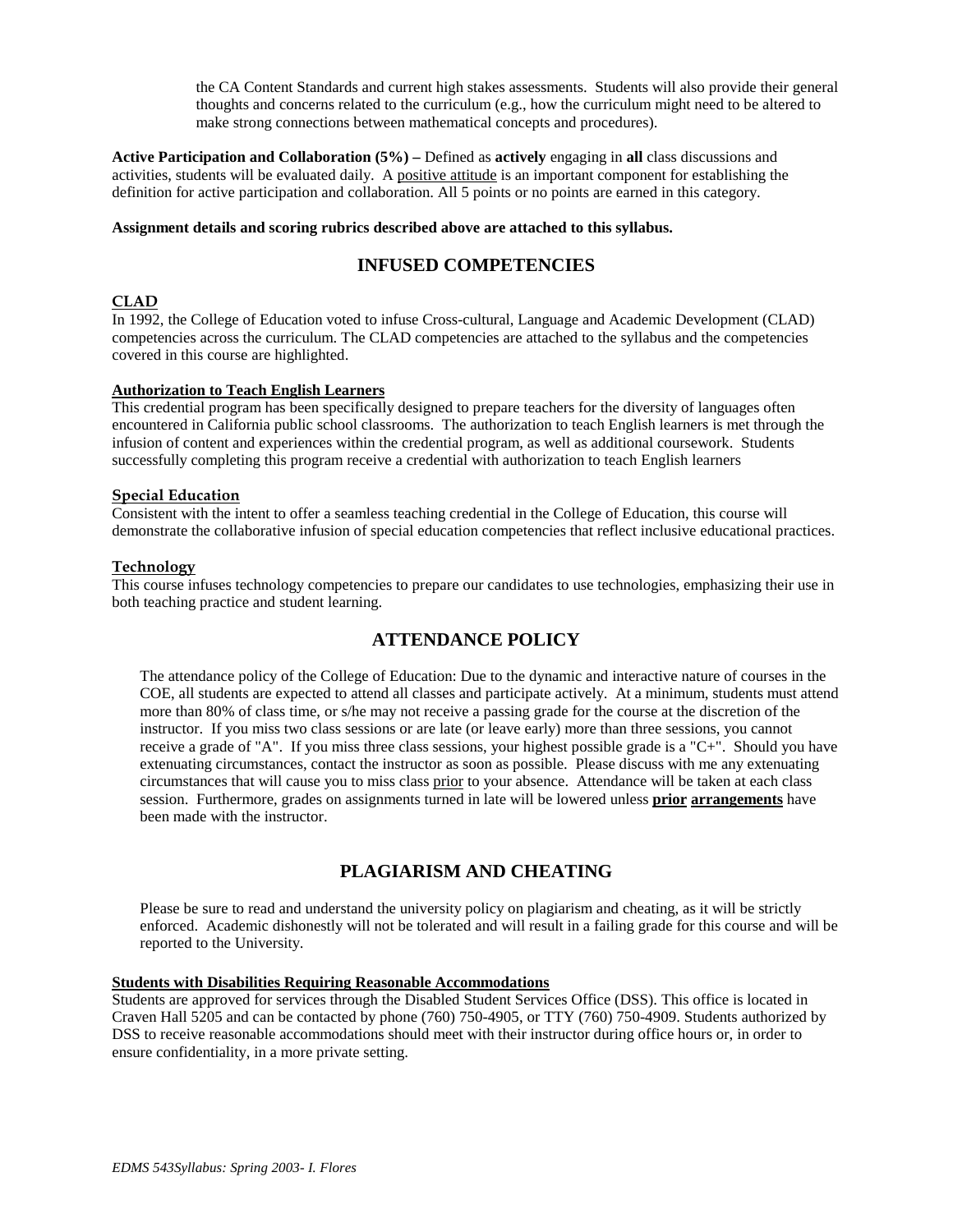**GRADING SCALE:** Grades for this course will be based on the following grading scale:

 A.................. 93% - 100 % A-……………90% - 92% B+…………. 88% - 89% B.................. 83% - 87 % B-……….. 80% - 82% C+…………. 78% - 79% C.................. 73% - 77 % C-…………... 70% - 72%

**Remember! You are required to maintain a B average (3.0 GPA) in your teacher education courses to receive a teaching credential in the State of California.**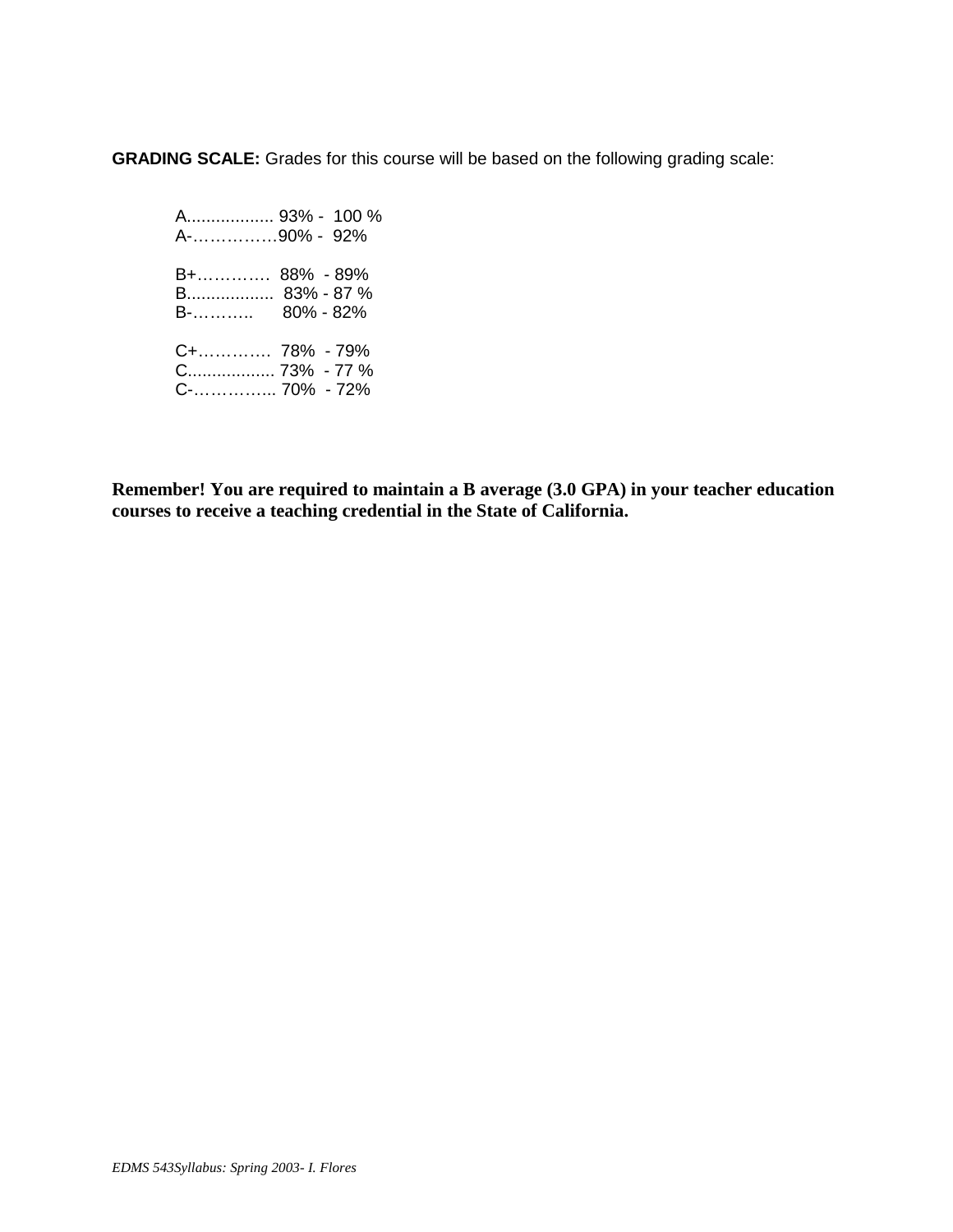| <b>TEST 1: LANGUAGE</b>                                                                                                                             | <b>TEST 2: METHODOLOGY</b>                                                                                                          | <b>TEST 3:</b>                                                                                          |
|-----------------------------------------------------------------------------------------------------------------------------------------------------|-------------------------------------------------------------------------------------------------------------------------------------|---------------------------------------------------------------------------------------------------------|
| <b>STRUCTURE</b>                                                                                                                                    | OF BILINGUAL, ENGLISH                                                                                                               |                                                                                                         |
|                                                                                                                                                     |                                                                                                                                     | <b>CULTURE</b>                                                                                          |
| <b>AND</b>                                                                                                                                          | <b>LANGUAGE</b>                                                                                                                     | <b>AND</b>                                                                                              |
| <b>FIRST- AND SECOND-</b>                                                                                                                           | DEVELOPMENT,                                                                                                                        | <b>CULTURAL DIVERSITY</b>                                                                               |
| <b>LANGUAGE DEVELOPMENT</b>                                                                                                                         | <b>AND</b>                                                                                                                          |                                                                                                         |
|                                                                                                                                                     | <b>CONTENT INSTRUCTION</b>                                                                                                          |                                                                                                         |
| I. Language Structure and Use:<br><b>Universals and Differences</b><br>(including the structure of<br>English)                                      | I. Theories and Methods of<br><b>Bilingual Education</b>                                                                            | I. The Nature of Culture                                                                                |
| A. The sound systems of language<br>(phonology)                                                                                                     | A. Foundations                                                                                                                      | A. Definitions of culture                                                                               |
| <b>B.</b> Word formation (morphology) *                                                                                                             | <b>B.</b> Organizational models: What<br>works for whom?                                                                            | <b>B.</b> Perceptions of culture                                                                        |
| C. Syntax *                                                                                                                                         | C. Instructional strategies *                                                                                                       | C. Intragroup differences (e.g.,<br>ethnicity, race, generations, and<br>micro-cultures)                |
| D. Word meaning (semantics) *                                                                                                                       | II. Theories and Methods for<br><b>Instruction In and Through</b><br><b>English</b>                                                 | D. Physical geography and its<br>effects on culture                                                     |
| E. Language in context *                                                                                                                            | A. Teacher delivery for both English<br>language development and<br>content instruction *                                           | E. Cultural congruence                                                                                  |
| F. Written discourse *                                                                                                                              | <b>B.</b> Approaches with a focus on<br>English language development *                                                              | II. Manifestations of Culture:<br><b>Learning About Students</b>                                        |
| G. Oral discourse *                                                                                                                                 | C. Approaches with a focus on<br>content area instruction<br>(specially designed academic<br>instruction delivered in<br>English) * | A. What teachers should learn<br>about their students *                                                 |
| H. Nonverbal communication *                                                                                                                        | D. Working with paraprofessionals *                                                                                                 | B. How teachers can learn about<br>their students *                                                     |
| II. Theories and Factors in First-<br>and Second-Language<br><b>Development</b>                                                                     | III. Language and Content Area<br><b>Assessment</b>                                                                                 | C. How teachers can use what<br>they learn about their students<br>(culturally responsive<br>pedagogy)* |
| A. Historical and current theories<br>and models of language analysis<br>that have implications for second-<br>language development and<br>pedagogy | A. Purpose                                                                                                                          | <b>III. Cultural Contact</b>                                                                            |
| <b>B.</b> Psychological factors affecting<br>first- and second-language<br>development                                                              | B. Methods *                                                                                                                        | A. Concepts of cultural contact                                                                         |
| C. Socio-cultural factors affecting<br>first- and second-language<br>development                                                                    | C. State mandates                                                                                                                   | <b>B.</b> Stages of individual cultural<br>contact                                                      |
| D. Pedagogical factors affecting<br>first- and second-language<br>development *                                                                     | D. Limitations of assessment *                                                                                                      | C. The dynamics of prejudice                                                                            |
| E. Political factors affecting first- and<br>second-language development                                                                            | E. Technical concepts *                                                                                                             | D. Strategies for conflict resolution                                                                   |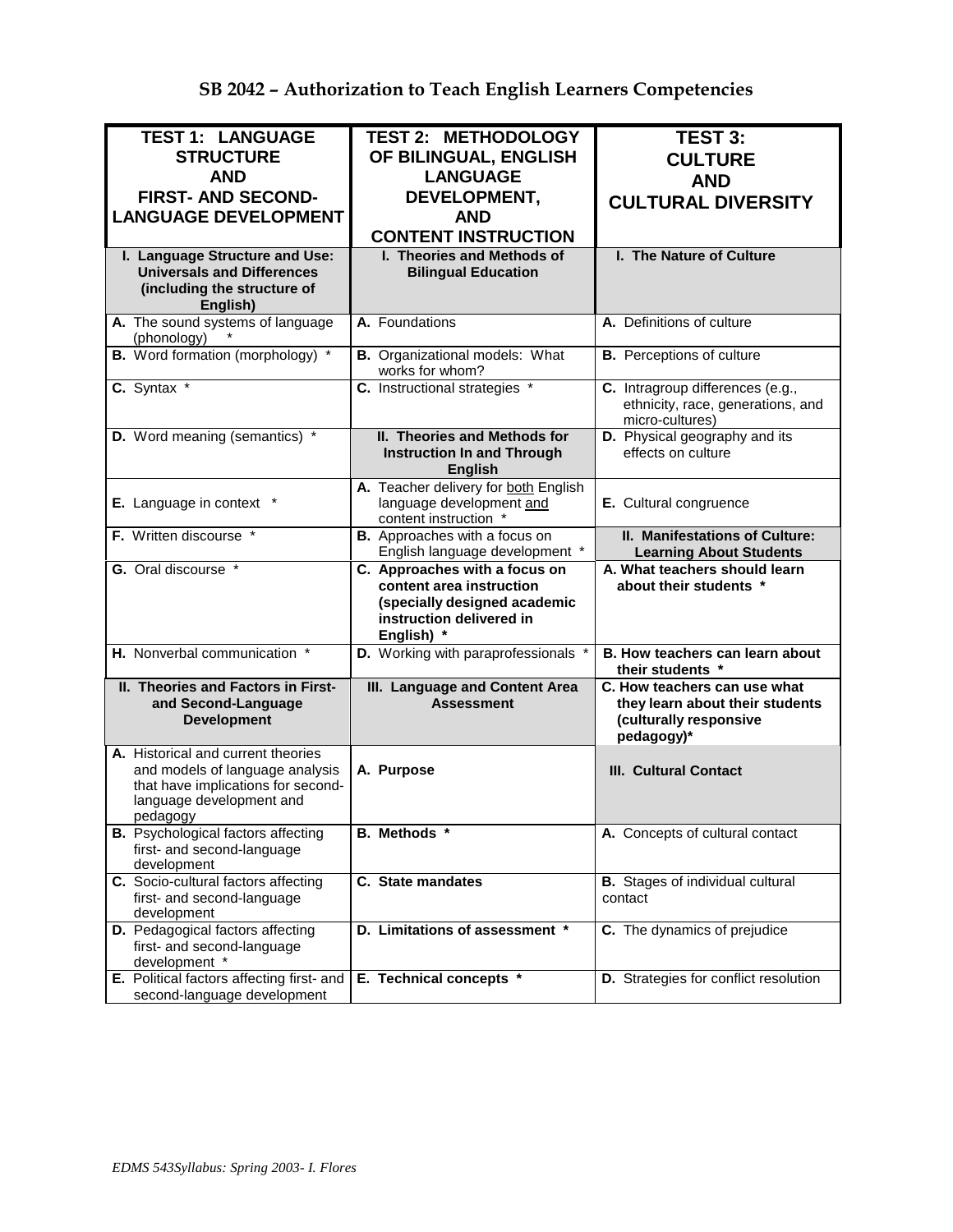# **STUDENT INTERVIEWS GRADING RUBRIC: EDMS 543**

## **How are the interview reflections to be completed?**

For each of four interviews, write a meaningful reflection (no more than 2 pages) on:

- 1) the interview process and the results of your interview, as well as
- 2) specific, prescriptive recommendations that you would give your interviewee in light of his/her current level of mathematical understanding. Develop the reflection with an eye to helping your interviewee in terms of making effective instructional decisions for him/her.

Although the reflection should not exceed two pages, it **mus**t answer the following two questions:

- 1. **What specifically did you learn about this child's mathematical understanding?** You should provide ample evidence of knowledge gained from this experience. Be very specific about what it is that your interviewee understands or does not understand and how he/she demonstrated this understanding/lack of understanding.
- 2. **What specifically would you do for this child if you were his/her teacher?** This part of the reflection is clearly related to what was learned about the child by way of the interview. Be very specific and clear about what you would recommend as a follow-up.

# **For specific details on both of these two discussion points, please refer to "Student Interviewing Guidelines" in your course packet.**

• **As you format your reflection, please bullet the two questions above you are responding to very clearly***.*

### **How are the assignments assessed?**

Each interview will be assessed using a generic 5-point scoring rubric and should:

- reflect good depth of understanding of the child's current mathematical level based on the interview problems.
- give specific and clear instructional recommendations for the child.
- be free of grammatical or typographical errors.
- be word processed
- 5 Reflection shows good depth of understanding as well as clear, specific recommendations. The reflection is free of grammatical or typographical errors. Both sections reflect the criteria stated above.
- 4 Reflection shows general depth of understanding and clear, specific recommendations. There may be a very minor grammatical or typographical error. One of the sections is slightly weak on one of the criteria listed above.
- 3 Reflection shows moderate depth of understanding and recommendations are adequate. There may be few grammatical or typographical errors. Both sections are slightly weak or one is very weak.
- 2 Reflection shows little depth of understanding and recommendations are not specific and clear. There may be considerable grammatical or typographical errors. Both sections are substantially weak.
- 1 An attempt at a reflection was submitted. Your name is on the paper.
- 0 No assignment was turned in.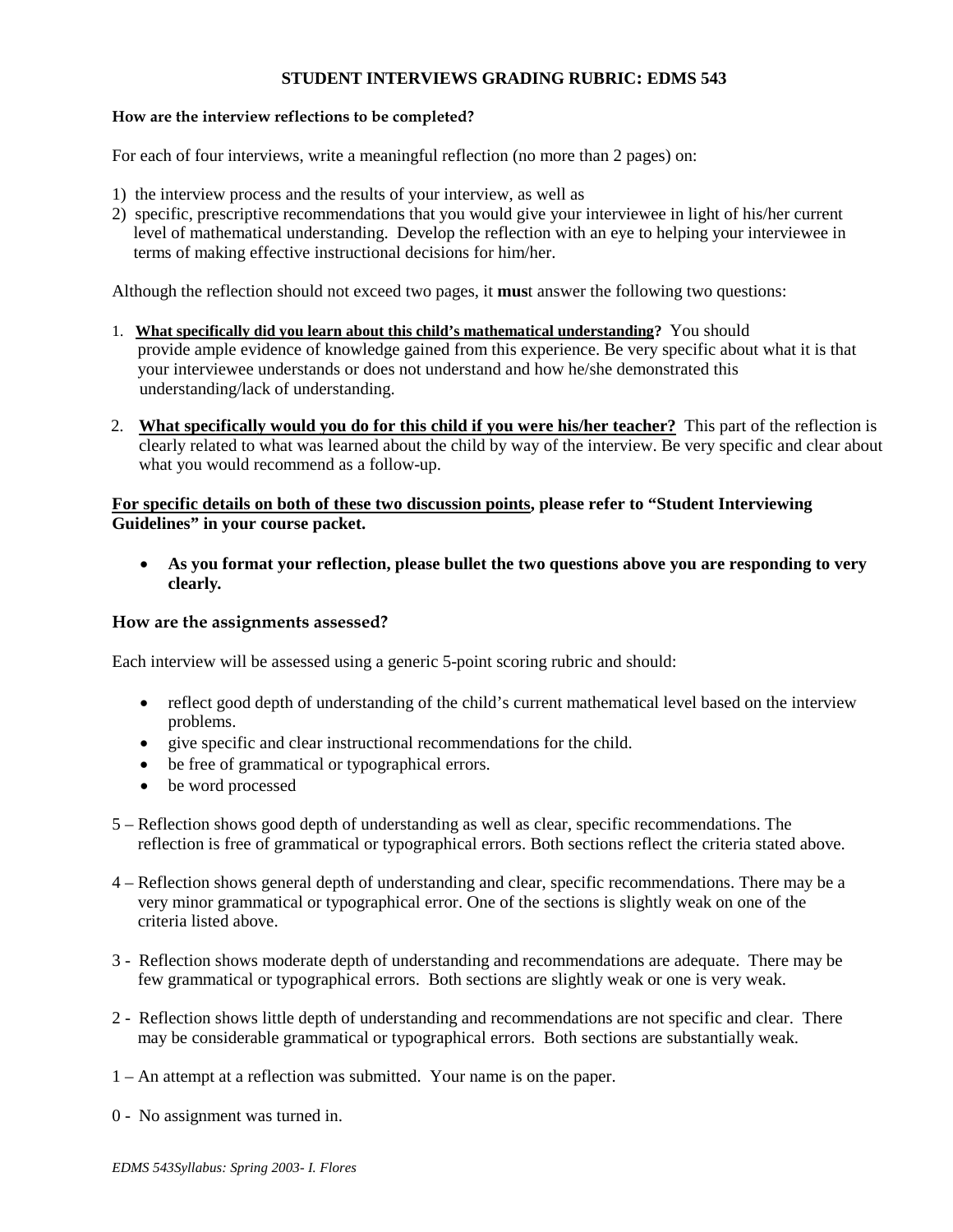# **WEEKLY READINGS GRADING RUBRIC: EDMS 543**

### **How are the weekly assignments that are readings to be completed?**

Write a meaningful one-page reflection on the assigned reading(s) for the week. Develop that reflection with an eye to demonstrating that you both read and understood the reading(s). Do not quote the article(s). Paraphrase and critically analyze only. If there is more than one article for an assigned weekly reading, weave the ideas all the articles contained in into your one-page reflection. Do not write a separate reflection for each article! Occasionally a reading may assigned from a source other than the course textbook.

Although the reflection should not exceed one page, it **mus**t answer the following two questions:

- 1. **What did I learn from the reading(s)?** This paragraph is in your own words and is clearly written with distinct description of what you learned from the article(s). It provides ample evidence that you read and synthesized the material.
- 2. **How am I going to use what I learned in teaching children mathematics?** This paragraph is clearly related to what was learned in the article(s) to classroom practice. The relationship of the reading(s) to the classroom should be evident in the description of teaching practice, curriculum, classroom management, and/or developing students' mathematical thinking.
	- **As you format your reflection, please bullet the two questions above you are responding to very clearly***.*

### **How are the readings assignments assessed?**

The weekly assignments that are readings will be assessed using a generic 5-point scoring rubric and should:

- reflect good depth of understanding the MAIN ideas of the assigned material as well as application to the classroom.
- be free of grammatical or typographical errors.
- be word processed according to specific directions given in the course syllabus under "Weekly" Assignments".
- 5 Reflection shows good depth of understanding MAIN ideas as well as application to the classroom. The reflection is free of grammatical or typographical errors. Both sections reflect the criteria stated above.
- 4 Reflection shows general depth of understanding MAIN ideas and application to the classroom. There may be a very minor grammatical or typographical error. One of the sections is slightly weak on one of the criteria listed above.

3 – Reflection shows moderate depth of understanding Main ideas and application to the classroom. There may

be few grammatical or typographical errors. Both sections are slightly weak or one is very weak.

- 2 Reflection shows little depth of understanding Main ideas and application to the classroom. There may be considerable grammatical or typographical errors. Both sections are substantially weak.
- 1 An attempt at a reflection was submitted. Your name is on the paper.
- 0 No assignment was turned in.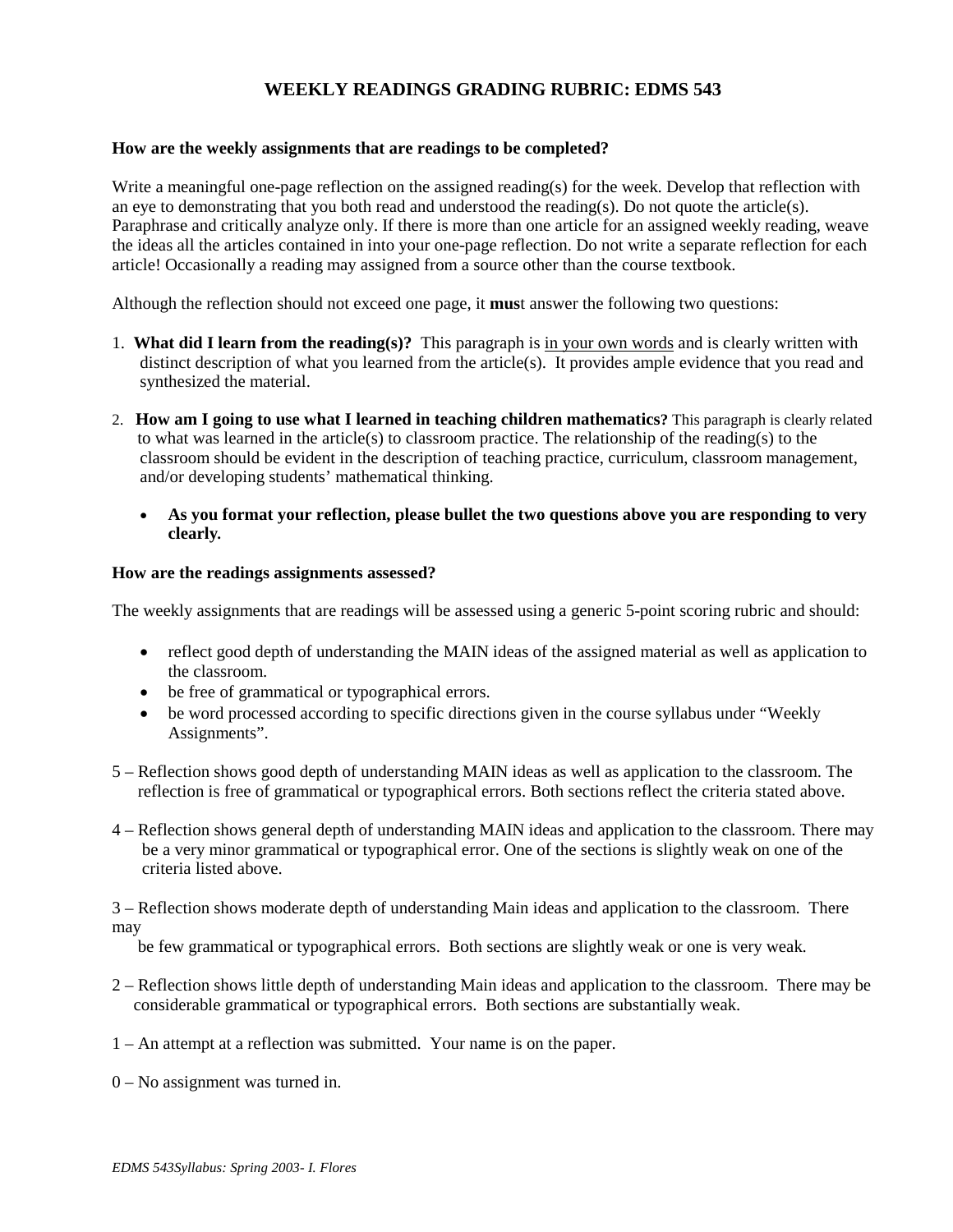### **STUDENT INTERVIEWING GUIDLINES** EDMS 543 – Spring 2003

These assignments are designed to give you an opportunity to focus on a single child's thinking about mathematics. It will also help you to improve your use of inquiry for assessment purposes and to better understand elementary level students with different understandings.

I recommend that you have a partner for interviewing. **One** partner would be especially helpful for note-taking and additional insights into the child's thinking. As a pair, you would interview one child. Each person would then be responsible for writing up his/her own follow-up reflection. Papers should be submitted together, along with the student work (no names on the work, please).

Interviews will be directed toward primary (K-2) or upper elementary (3-5) students. Therefore, if possible, students who are observing/student teaching in a K-2 classroom might want to pair with a student observing/ student teaching in a 3-5 classroom in order to be able to access students in these grade bands.

**Be aware that each interview option is grade band specific and your interviewee should be in that grade range. You will turn in a non-optional "Practice Interview" due February 25. The next three interviews are left to your choice from among seven mathematical content areas. By the end of the course, you should have turned in 4 interviews in all. Interviews are due according to a predetermined schedule attached to the syllabus.**

# **Prior to the interview**

- You should arrange with a teacher (or parent of a child you know) to interview one child for 20- 30 minutes in a quiet place outside of the classroom, if possible (or at his/her home).
- Ask the teacher (or parent) what manipulatives the child has experience using and see if it is possible to have these materials available during the interview. You will always want paper and pencil and the appropriate manipulatives for each interview. Be considerate of the type of manipulative you give the child for each interview. For example, you would not want to give the child marbles as the manipulative if the interview questions deal with "pizza". Or you would not want to give the child coins if the interview questions deal with sharing cookies. **Do not give food items such as gum, cookies or candy for manipulatives, as these may be distracting to the child as well as prohibited in his/her diet. You can, however, make construction paper cut-outs of these items if they are referred to in the interview questions. Be creative and discriminating about manipulatives for each interview!**
- Develop a list of questions you may want to use if the child is not forthcoming with a response. For example, if the child says, "I just knew it", you might respond with, "What did you think about first?" or, "If you were helping a friend, how would you explain what you did?"

# **During the interview**

Work with the child individually. Begin the interview by informing the child that you will be giving him/her a series of math problems to solve and that you are interested in his/her thinking process and in the strategies s/he uses to solve these problems. Tell the child that s/he can solve the problems in any way s/he wants. Introduce the child to the manipulatives available and inform him/her that s/he may use them if s/he wishes.

EDMS 543 - Interviewing Guidelines (I. Flores)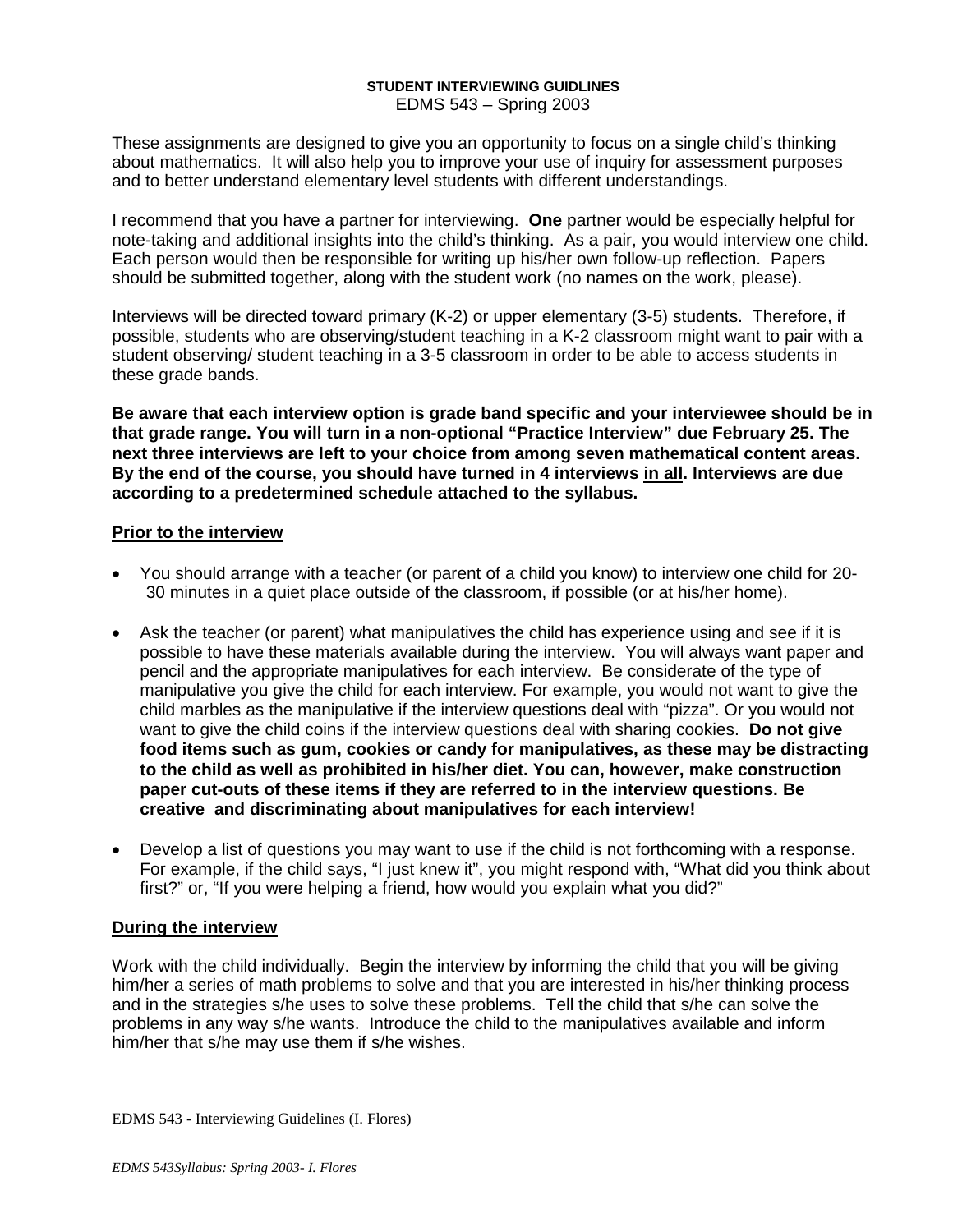You should provide the child with a written copy of each problem from the interviews you received in class--only give the child one written problem at a time (not the entire interview). Orally read each problem along with the child and provide him/her with sufficient time to complete each problem.

After the child answers each problem, you should ask a variety of probing questions that will help you to better understand the child's thinking and to assess his/her mathematical understanding. **You will want to note the questions you ask and the child's responses,** and it may be necessary to ask the child to wait while you are writing--it is OK to ask the child to wait. **You should not tape-record/video-tape the interview without parental permission.**

# **During the interview, be sure to consider the following:**

- The best thing you can be is genuinely curious. Remember, the point of the interview is to discover how the child thinks--**NOT** to guide the child to the correct answer.
- Be careful to respond similarly to correct and incorrect answers. Be curious about all solution strategies-not just the ones leading to incorrect solutions.
- Your primary role is to listen. Make sure you allow enough "wait time"--children need time to think before answering.
- **THE FOLLOWING STRATEGIES ARE RECOMMENDED TO PRESERVE THE DIGNITY OF THE LEARNER:**
	- 1. Attempt to first find out if the child can solve a given problem on his/her own without support.
	- 2. If the child is having difficulty with a given problem, provide support such as saying "how might drawing a picture of this problem help you?" or "how might these manipulatives help you think through this problem?"<br>3. If after providing support the child
	- If after providing support the child is still unable to solve the problem, it is very important to provide the child with a follow-up question that still relates but that the child will be able to solve. This might entail making the numbers in the problem smaller or more manageable.

These strategies also provide you with determining if the child can solve the problem on his/her own, with support, or not at all, and the child still feels good about his/her ability.

If you end an interview early for any reason, be sure to discuss your reasoning in your write-up.

# **After the interview**

You (and your partner) should each write a reflection (with line spacing of 1.5 and no more than two pages in length) that includes a clear discussion on **each** of the two bulleted points under the "Grading" section that follows.

# **NOTE: PLEASE ANSWER THESE QUESTIONS THOROUGHLY!! FULL CREDIT WILL NOT BE GIVEN UNLESS BOTH QUESTIONS ARE ADDRESSED!!**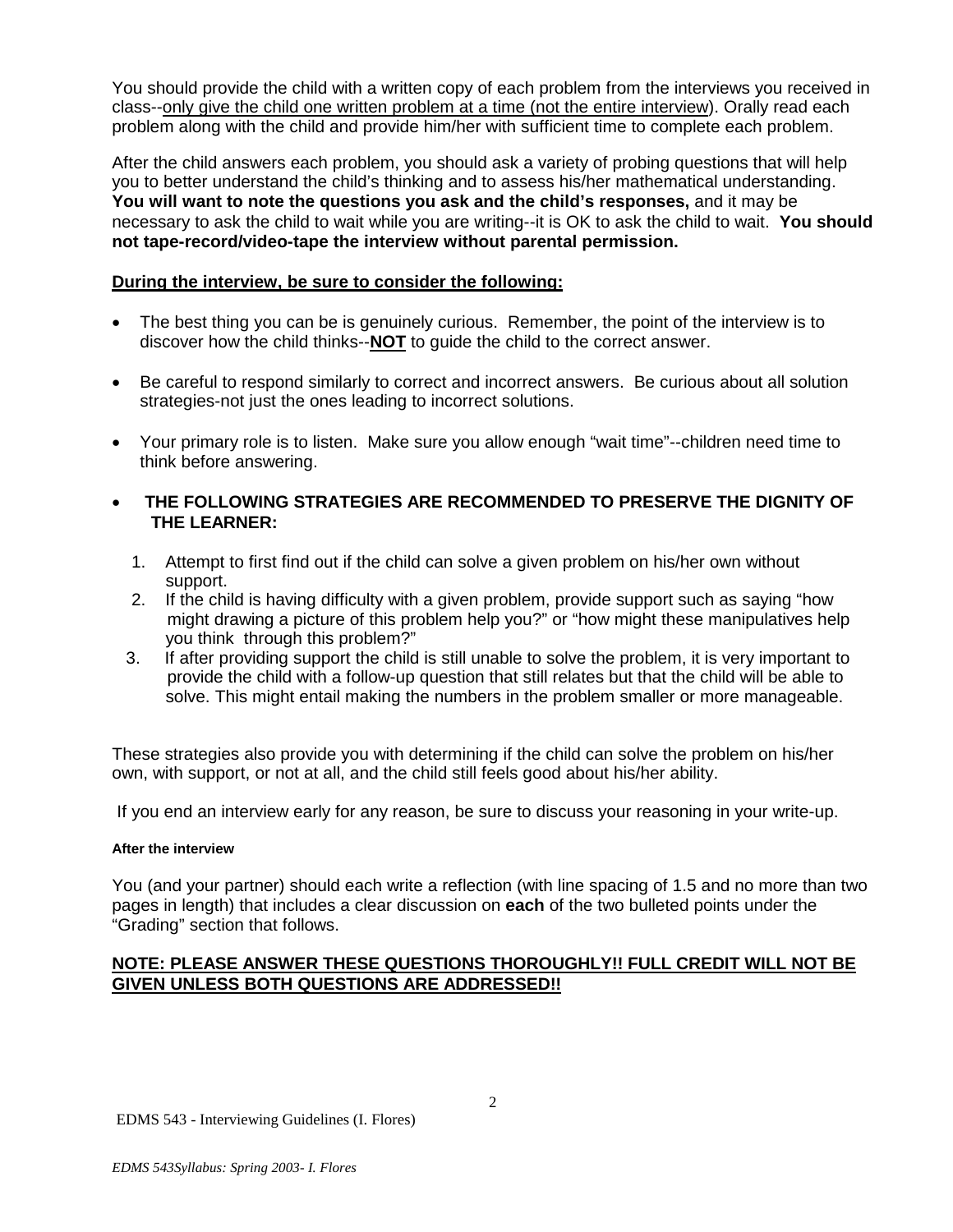# **Grading:**

Each interview will be graded according to a 5-point scoring rubric. **The grading rubric will detail and describe the grading criteria and levels 0 - 5**. Specifically, I will be looking for nicely written papers that clearly and specifically express what you learned about:

- What specifically did you learn about this child's mathematical understanding? Here you will want to make claims about the mathematics your student understands or doesn't understand. I am looking for more of an explanation than just your student could or couldn't solve a particular problem. You should briefly explain what the child said and did for each interview question.
- What specifically might you do for this child if you were his/her teacher? Here you might want to include discussions about such issues as curriculum, instructional strategies, etc. You **must** give at least 2 examples of problems or tasks you would give this child as a follow-up to your assessment of this child's current level of mathematical understanding in relation to the interview questions. For example, it is not enough to say that you would give your interviewee more fraction word problems, or would add manipulatives to this child's mathematical activities. Write out specific fraction word problems and the specific manipulative(s) you would use and in what context you would use them if these are your recommendations for your interviewee.

**\*NOTE:** When you turn in your write-up, you should also **include the child's written work** (if it exists) with the child's name removed. If it does not exist, please explain why. For all interviews, submit your reflection together with your partner's reflection and the child's work. Paper-clip (do not staple) this packet together.

**\*\*Interviews are due the class session that relates to the given content area in the interview (refer to syllabus).** 

**\*\*\*Please see me if you need clarification on any aspect of the interview assignments.**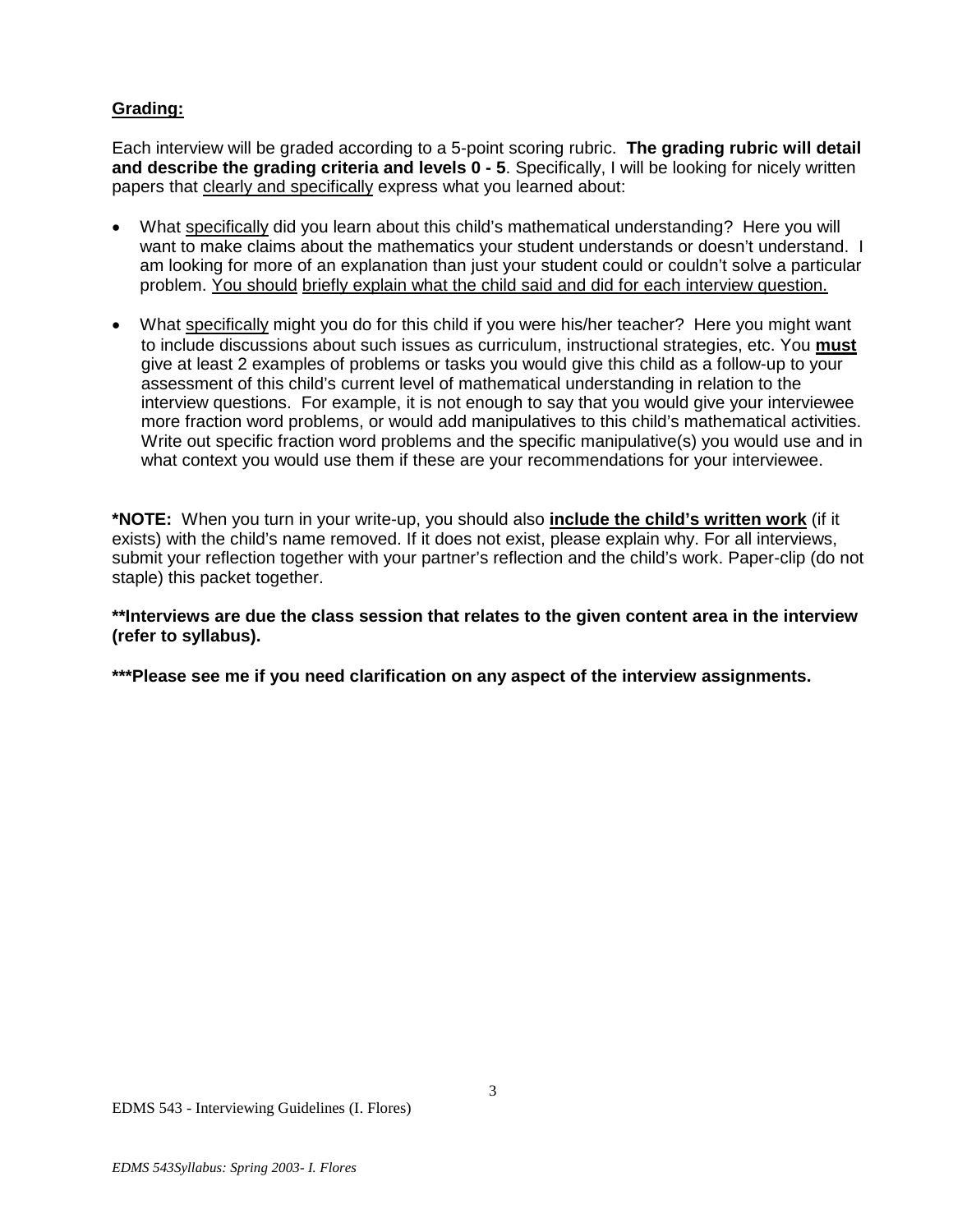# **CLASSROOM PRESENTATION GUIDELINES:**

EDMS 543 (Spring 2003)

# Purpose

The purpose of this activity is to assess your ability to create and teach a **reform-minded** mathematics lesson designed for a stated grade or grade-level span, e.g. K-2, 3-4, etc. (your choice). That is, students will participate in the design, construction, and presentation of a **reform-minded mathematical activity** which focuses on **children's mathematical thinking**. In class we will collectively determine some of the key elements to reform-minded teaching methods which enhance children's mathematical thinking. **For this assignment, your goal should be to merge theory and practice in order to enable students to understand a mathematical topic and make connections among ideas related to this topic. In addition, your activity should promote student engagement, curiosity, flexibility, and persistence in solving mathematical problems.**

Goals related to your participation in this activity include learning how to distinguish reform-minded lessons from traditional approaches, becoming acquainted with resources to support your teaching of mathematics and where to access those resources, and exploring the decision-making teachers experience when developing lessons for their students. You will be provided with an opportunity to practice teaching mathematics while you are learning about reform-minded mathematics in class. In addition, you will receive copies of your peers' lessons in an effort to begin a mathematics resource file.

# **Who?**

Students will work in small groups of approximately three individuals on a particular mathematical topic (options for topics and group member decisions will be determined in class Session #2).

Select a group you can easily meet with after/before class. It is often desirable to select people who bring different talents to a group. Sometimes it is necessary to determine who lives close to you, as you may decide that on occasion it is best to get together other than at the CSUSM campus. These suggestions may help your group in dividing the work equitably as well as take advantage of group members' expertise.

# **Plan of Action:**

When planning your activity, you should try to be **CREATIVE** while effectively incorporating the key components of the reform ideas into the activity. Your group should consider creating an integrated lesson that incorporates another content area such as language arts, social studies, science, etc. This integrated approach to teaching is very effective both in terms of student learning and classroom time considerations. **Warning:** Be careful not to lose sight of the mathematical issues in your fun activity!

# Your group should:

• Decide on a specific mathematical objective you want your students to learn. You must create a **unique activity** on which to base your lesson plan. It should not be taken directly from a textbook or any other

elementary mathematics resource. **It should be the group's original creation and design.** 

• Find an equitable way to divide up the work load so that everyone participates fully in the design and implementation of your activity. At the conclusion of your activity, you will each be asked to evaluate

 each group member's participation and contribution. In addition, your peers may assess your activity and make recommendations and comments on a scoring template.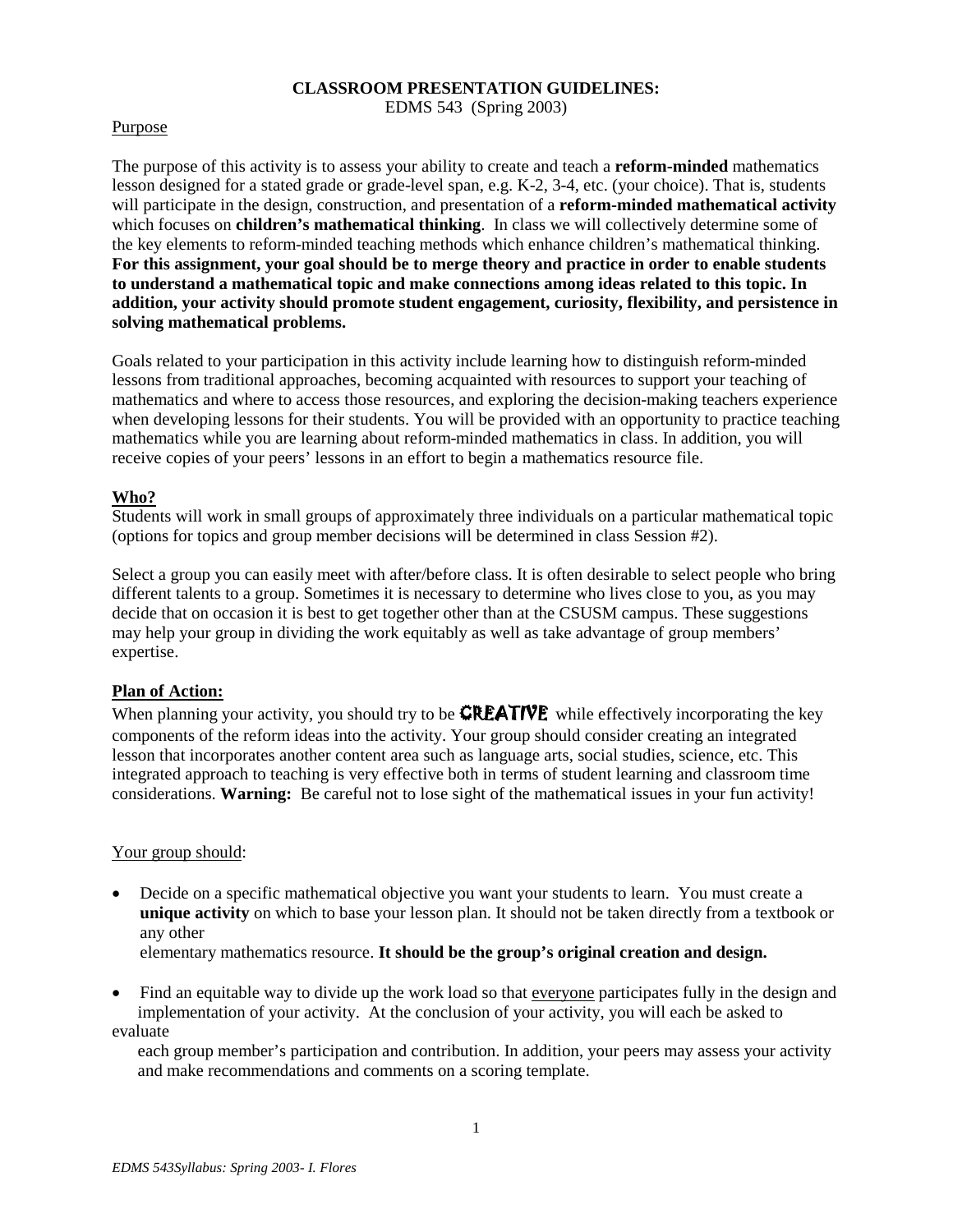- Be certain that your activity does not lose sight of your mathematical objective. Continually ask, "What will all students be able to learn from this activity?" The answer to this question should be in alignment with your objective.
- Make certain that your lesson is in concert with *The California Mathematics Content Standards* document. (You certainly need to make good use of this document when you design you lessons. As future educators, all your mathematics lessons **must** always align with these standards.)
- Meet with me <u>at least two weeks prior to the date of your presentation</u> (this is not to say that you can only meet once!). **Your group must decide on and set a date to meet with me for this purpose. This meeting can be either after class or during my office hours or by appointment.** One of the primary purposes of this meeting is to provide me with an opportunity to work with each of you on a more individual basis so that I can help you learn to design effective mathematical activities. Consulting with me in advance gives your group an advantage in knowing you are on the right path. Please feel free to discuss ideas with me at any time (I will be happy to provide you with ideas/suggestions after your have thought about the ideas on your own). I will expect you to have prepared ideas for your presentation and to show me some of the resources you have identified for your lesson plan packet during this meeting.
- Prepare and rehearse to feel comfortable teaching your lesson in advance so that you might modify your presentation based on what you learn from rehearsal. You should always keep in mind that your **lesson should be grade appropriate**. Furthermore, you will want to practice your activity with others so that you know how long the lesson will take. Since your audience (your peers) are often pre-occupied, stressed out and tired, you should make sure that your anticipatory set or introductory motivator is very good.

# **ABOUT INSTRUCTIONAL RESOURCES FOR YOUR LESSON TOPIC… (worth 20%)**

- **Investigate what information is available that relates to your topic. You are required to compile a thorough, effective list of such resources to demonstrate evidence that you are able to provide students with access to a balanced and comprehensive mathematics curriculum**. **A balanced program of mathematics instruction consists of interrelated components that promote and enhance student learning and understanding: conceptual understanding of the logic and structure of mathematics, problem-solving skills in mathematics, and computational and procedural mathematical skills. A balanced mathematics curriculum also purports to interrelate ideas and information within and across mathematics and other subject area.**
- For example, you might begin by investigating what the National Council of Teachers of Mathematics (NCTM) *Teaching Children Mathematics* or *Arithmetic Teacher* journals can offer in the way of providing you with suggestions. The CSUSM library carries *Teaching Children Mathematics* (look under the "mathematics" section of the journals rather than education). The NCTM also has numerous publications and resources that would be helpful to you as you design your activity. **Be certain to seek out other mathematics journals that would be relevant to your assignment.** You are also **required** do a thorough search on the **Internet** to locate other resources, including but not limited to, elementary mathematics journal articles related to your topic.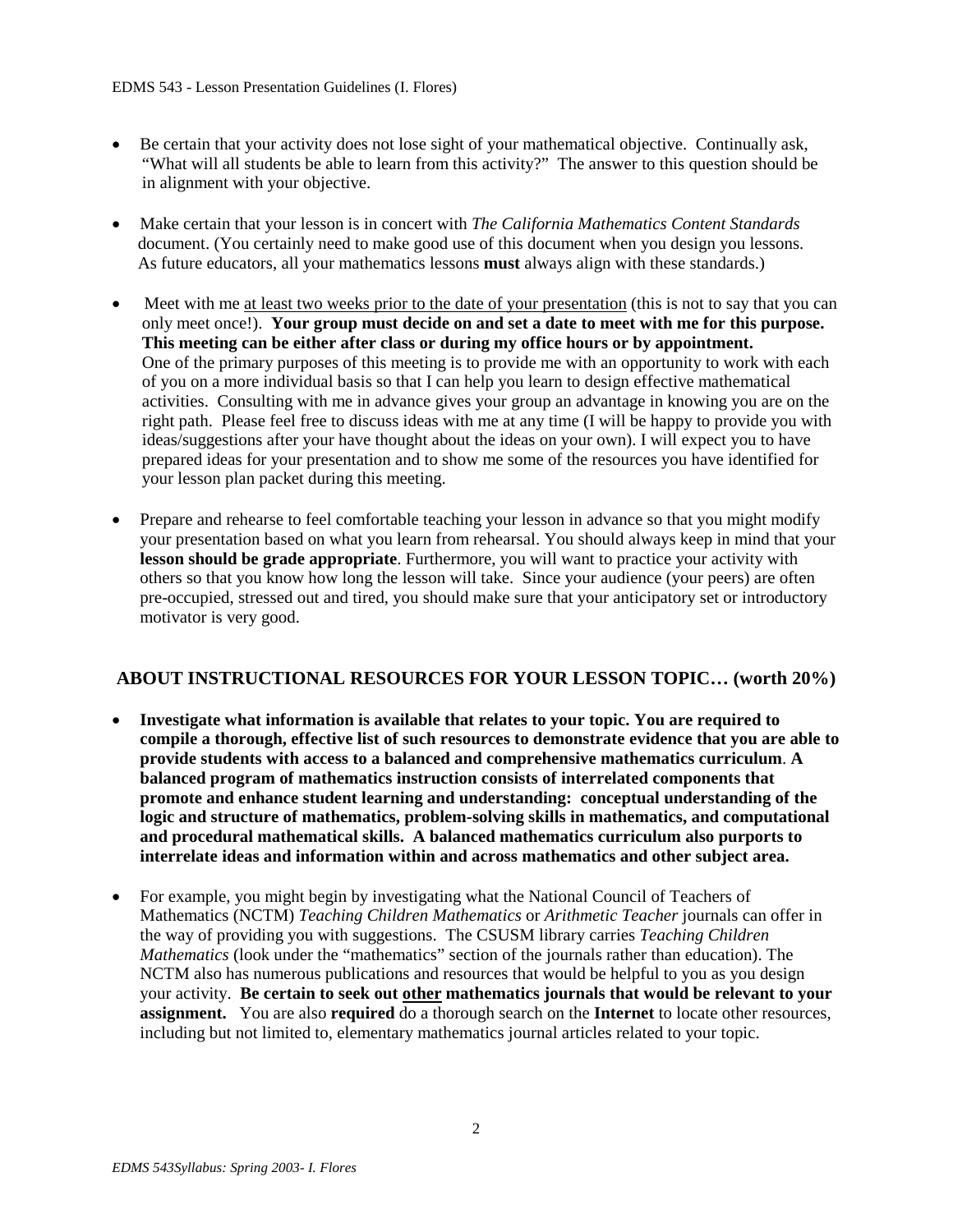- **Technology resources that may facilitate the teaching and learning process are also to be researched and analyzed.** These include but are not limited to relevant software, multimedia, computer-assisted instruction, and productivity and presentation tools. You may want to consult with your master teacher for ideas regarding technologies that would add value to teaching your elementary mathematics lesson.
- It is hoped that you will learn about and begin to use appropriate computer-based technology to facilitate the teaching and learning process. Your goal as a professional educator is to consider the content you will teach and be able to select the appropriate technological resources to support and enhance learning for **all** students in relation to their prior experiences and level of academic accomplishment.
- **Children's literature** relating to mathematical ideas is very abundant and may be accessed in libraries, teacher supply store, bookstores, and on-line (Amazon.com, etacuisenaire.com, mathsolutions.com, e.g.). Don't forget your master teacher! Your resources page should list several examples of children's literature related to your topic.
- **Teacher reference books and support materials** include mathematics textbooks and other books relating to elementary mathematics content areas. An example is *Navigating Through Geometry in Grades 3-5* by M. K. Gavin et al (NCTM).
- Critically and carefully analyze **any and all resources** accessed, including those from the Internet. Keep in mind that you want to align your lesson with reform-minded mathematics methods and resources which reflect those attributes of effective teaching and learning as discussed in class.
- Other sources to gather ideas from: the San Diego County Office of Education, teacher supply stores, and of course, your master teacher.

# **ABOUT YOUR PRESENTATION DAY…(WORTH 15%)**

• Each group will present their activity to the class which should last no more than 40 minutes including

closure.Each group member should have some role in the presentation.

- On the day of your presentation, your group will need to turn in one nicely prepared document which will include the lesson plan for your activity. Your lesson plan packet must include a separate **"RESOURCES" page(s)** consisting of all teacher support materials, children's literature, journal articles, software, multimedia, etc., that relate to your topic. **These must be in bibliographic citation format**: author, date, title, city, and publisher. If citing journal articles, also include journal title, volume, journal article title, author, and page numbers.
	- 1. Teacher support materials/reference books
	- 2. Children's literature
	- 3. Relevant journal or research-related articles
	- 4. Annotated WWW sites which you used or which would be of interest to your peers
	- 5. Children's mathematical software and/or support technologies
	- 6. Manipulatives or learning tools (if possible) that you could identify and recommend to your peers

as

useful in enhancing the content area and concepts presented in your lesson.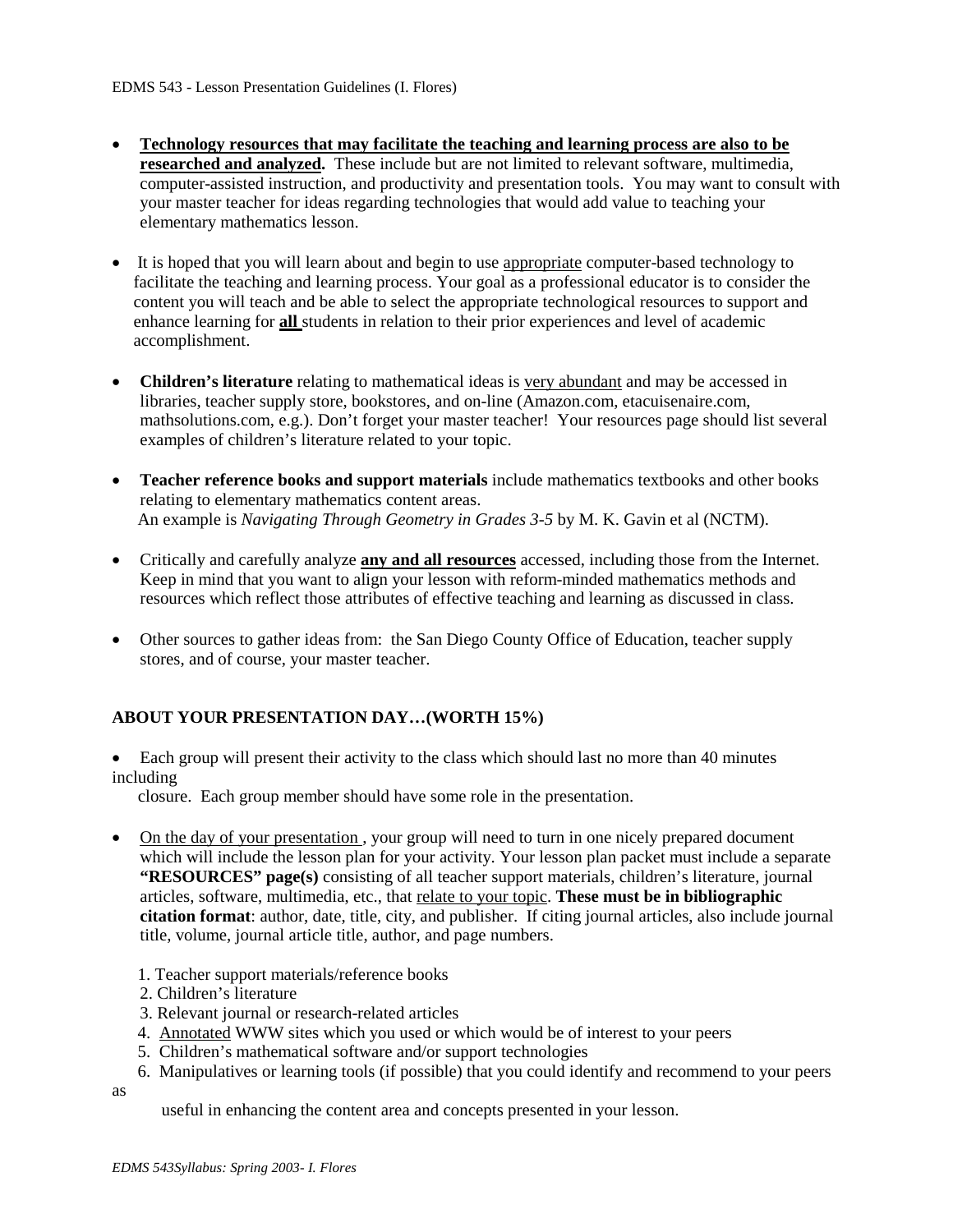EDMS 543 - Lesson Presentation Guidelines (I. Flores)

• Include any useful information that you found when researching your topic so that your colleagues can learn from your work ( Do not include duplicated pages from teacher workbooks; rather, provide citations). If each group prepares a packet of materials that is filled with important information, and

### we

 share that information in class, then you will each have a wealth of information on some of the important mathematical topics for use when you teach! Your support materials must be complete enough to support replication of the lesson you present.

### **Grades:**

In this assignment, which will be worth 35% of the total grade for the course, I am as interested in the process your group goes through as much as the final product. I really want this to be an opportunity for you to learn and grapple with such things as where to go for mathematics resources, how to prepare lesson plans and what to consider when writing a lesson plan, the challenges of teaching your mathematics lesson, etc**. The 5-point grading rubric for this assignment will be based on the degree that the following criteria are met:**

- 1. Your lesson plan and activity should reflect reform-minded teaching and learning methods whereby **all** children learn mathematical concepts and procedures with understanding, and reflect and communicate their knowledge as they engage in interesting and problematic tasks. In addition, your lesson must adhere to The California Mathematics Content Standards. The California standards addressed by your lesson plan and activity should be listed by number and annotation in your lesson plan.
- 2. A complete, detailed, informative lesson plan packet which should specify grade level, content area, state specific goals, learning objectives, time frame, materials used, activity procedures, provide for closure or debriefing, and assessment methods. In addition, all resource components must be included as discussed above.
- 3. **The lesson plan should follow SDAIE methods of instruction, including accommodation for cultural and linguistic diversity (second language learners) as well as special needs learners (learning and physically challenged students as well as GATE students). You lesson plan should**

### **provide for differentiated teaching strategies to meet the mathematical needs of special populations.**

4. A clear presentation of the lesson plan which **focuses on children's mathematical thinking wherein**

 they can build new mathematical knowledge through problem solving, provide rationales for their solutions, make connections among and between mathematical ideas, and eventually are able to apply and generalize what they have learned to new situations.

5. A plan for student assessment/evaluation must be included in your activity and lesson plan. Be specific

as to how you will determine that each student has "arrived" to his/her intended destination--your goals and objectives for them in the lesson. You should also include formative (ongoing) assessment during your activity/lesson. Therefore, both formative and summative assessment methods must be included in your activity and lesson plan.

**Your lesson should be creative and unique, should make good use of what we know about how students think (within the context of your chosen topic), is grade appropriate, is well thought out and prepared, is sensitive to the needs of** all **students, and reflects reformminded teaching methods. This is a time for you to try things out and to make mistakes in the execution of your lesson plan activity. Your classmates may provide you with feedback for your information only.**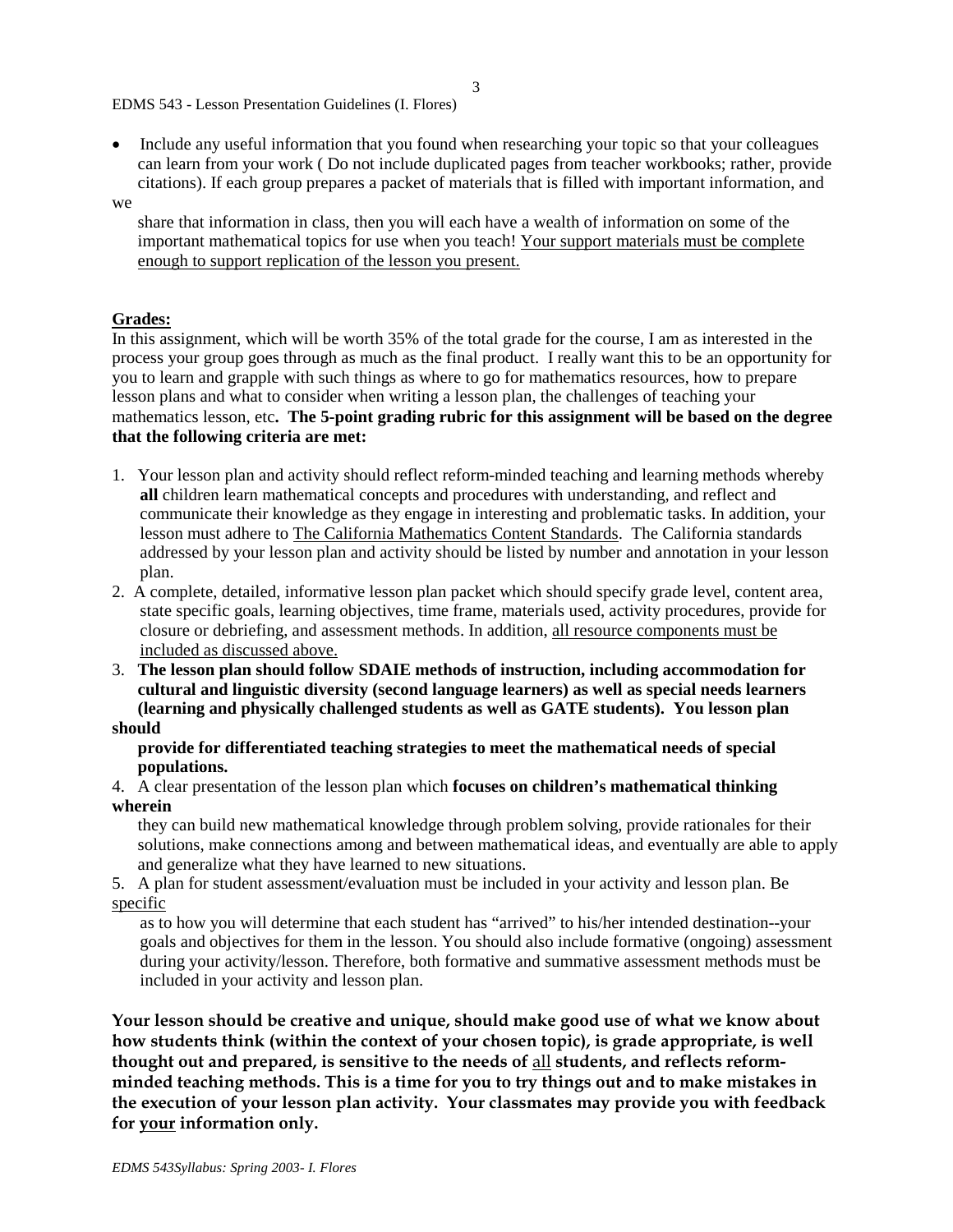# \*\* YOUR PRESENTATION IS DUE THE DATE THAT THE INTERVIEW FOR THAT TOPIC IS DUE (REFER TO SYLLABUS)

4

EDMS 543 - Lesson Presentation Guidelines

## **Lesson Presentation Scoring Template EDMS 543 NOTE: See assignment sheet for details**

**Presenters:**

**Date: Grade:**

**Start Time: End Time:**

**General Comments**

# **Scoring Rubric**

| <b>Score</b> |    | <b>Scoring Element</b>                                                         |
|--------------|----|--------------------------------------------------------------------------------|
|              | А. | <b>Mathematics Reform in Alignment with CA Mathematics Content Standards -</b> |
|              | В. | <b>Support Materials and Lesson Plan -</b>                                     |
|              | C. | Diversity -                                                                    |
|              | D. | <b>Student Thinking -</b>                                                      |
|              |    | <b>Assessment -</b>                                                            |

# **Document Check**

- **1. Lesson Plan**
- **2. Resources**
- **3. Children's Literature**
- **4. Internet Resources and Use of Technology –**

# **Commendations/Recommendations**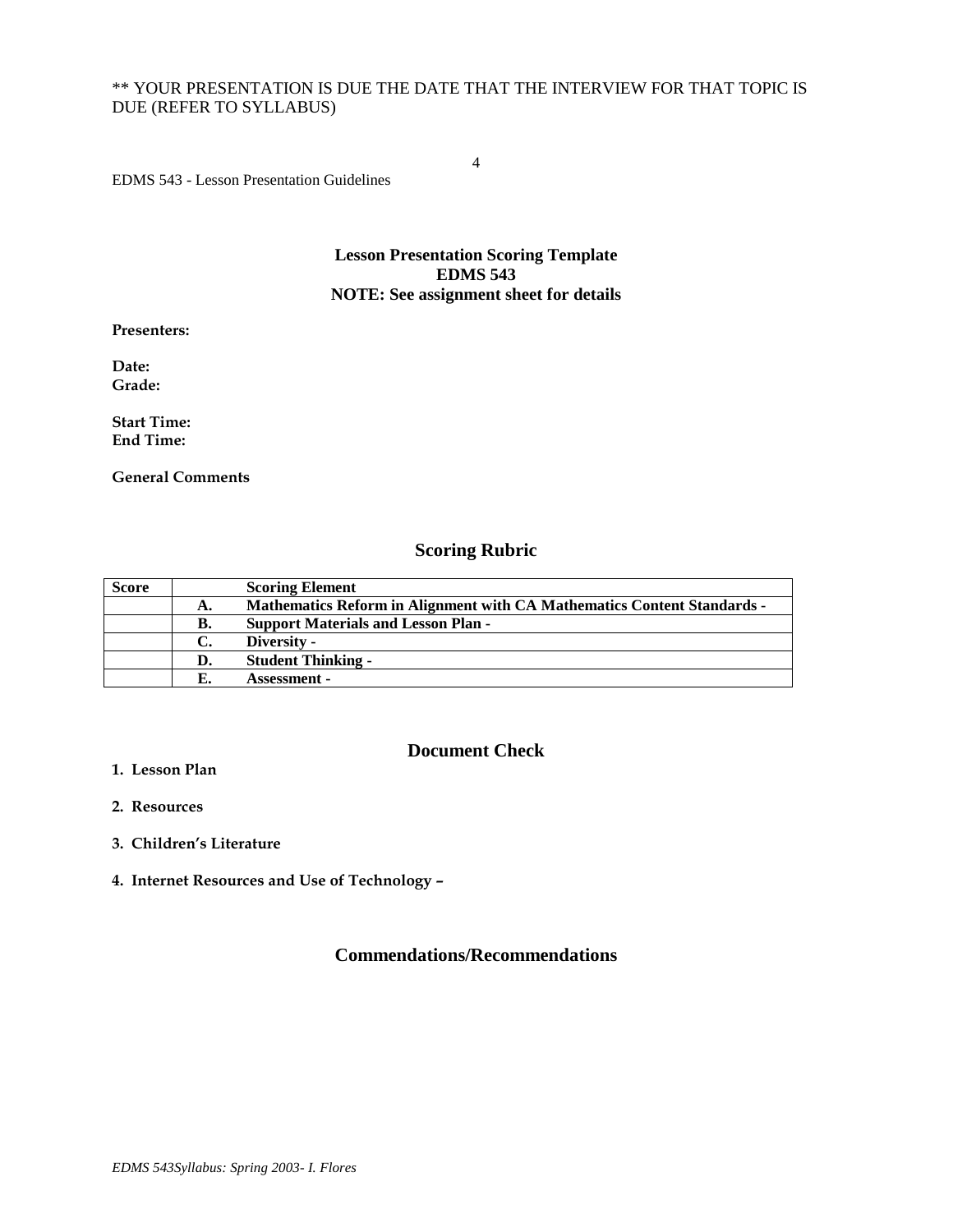# **CURRICULUM ASSIGNMENT (Due in class no later than May 6, 2003)** EDMS 543 (Spring 2003)

# **Purpose**

This assignment should reflect and weave what you have learned in this course during the semester regarding mathematics standards, reform-minded mathematics ideas, as well as constructivist teaching and learning methods which enhance how children think and problem solve within a mathematical context.

This assignment is designed to give you an opportunity to closely examine a mathematics curriculum currently being used in schools. As an educator, you must closely examine the curriculum from which you teach in order to determine if it aligns with state standards as well as to follow the development of mathematics content and processes for the given grade you are teaching. In addition, you will most likely in the future participate in school curriculum committees for the analysis and subsequent selection of curricula which are, it is hoped, coherent, focused on important mathematics, and well articulated across the grades.

# **What?**

- $\Box$  You will select the mathematics curriculum (textbook or program) that is currently being used in the elementary classroom in which you are currently observing.
- $\Box$  You will be required to turn in the name of the curriculum, the grade level, the school and school district in which it is being used by the end of the third week of school.
- You will specifically analyze and report on a **unit** (e.g., the geometry unit, or the fractions unit, or the measurement unit) within the curriculum that you have chosen to analyze. Examine/analyze the entire textbook/curriculum/program holistically as the framework for the **unit**. Your analysis of the **unit** should reflect the characteristics of the entire curriculum in general.
- $\Box$  You will be required to write a 6-7 page paper (7 max. and 1.5 line spacing) focused on your analysis of the **unit**. Your paper must clearly state the curriculum title, the grade level, and the **unit** at the top of the paper. **Failure to focus your analysis on a specific unit will result in a low grade.**

# **Following are some key questions to consider as you begin your analysis of the curriculum. These questions are to help you focus your analysis, and are inclusive but not exhaustive! The 5 main points for discussion are under the heading, "Grading".**

- $\rightarrow$  Is this curriculum compatible with the California Mathematics Content Standards?
- Does this curriculum develop students' procedural knowledge, conceptual knowledge, or does it provide a "bridge" between the two?
- $\rightarrow$  What are the greatest strengths and weaknesses of this curriculum?
- $\rightarrow$  What concerns do you have about this curriculum?
- **→** What kind of instructional practices are encouraged?
- $\rightarrow$  Does this curriculum focus on children's mathematical thinking?
- $\rightarrow$  How does this curriculum accommodate cultural and linguistic diversity as well as special needs students (learning and physically challenged students as well as GATE students)?
- $\rightarrow$  Does the unit have any mathematical connections (or no connections) to previous and to subsequent units in the textbook you have chosen to analyze?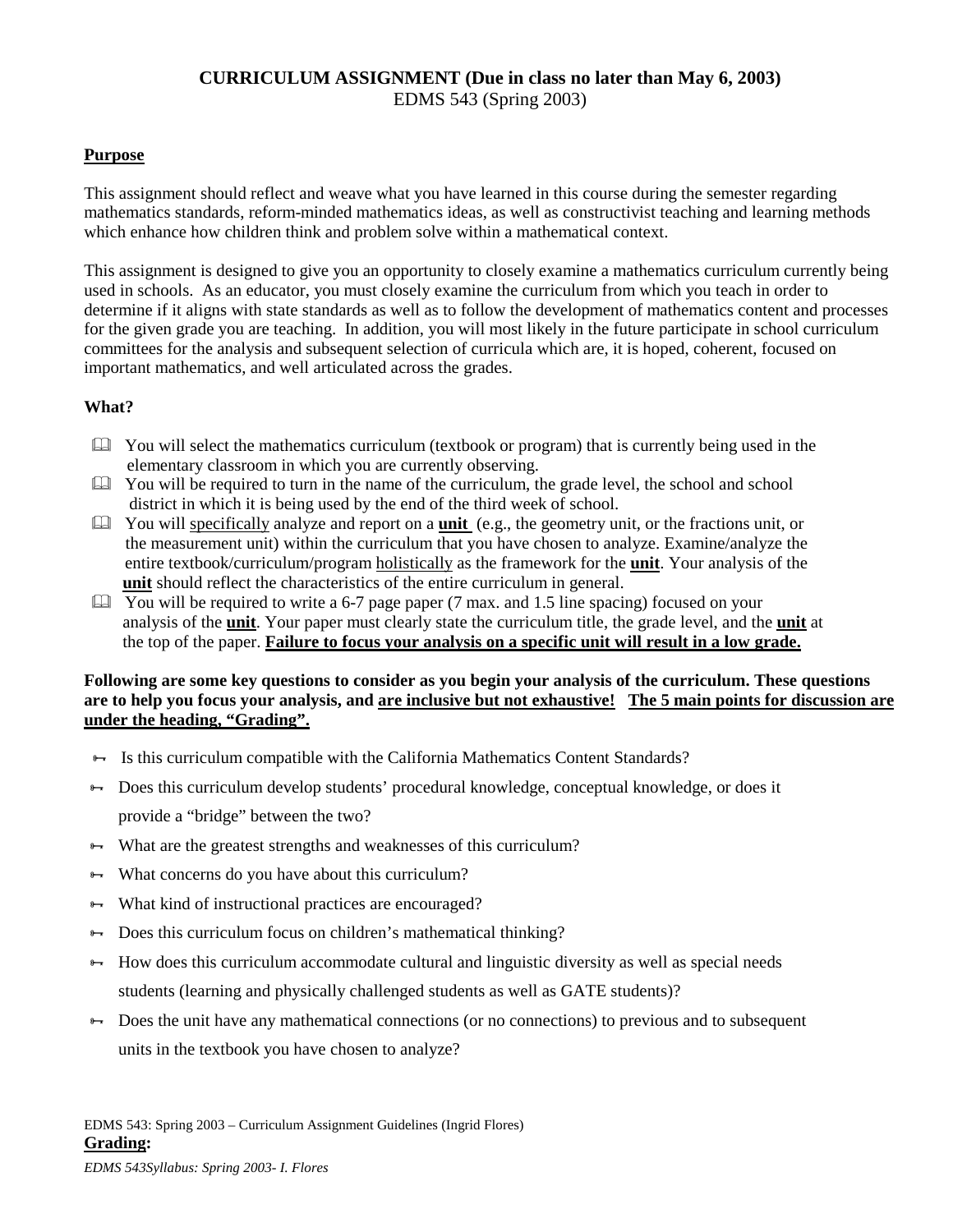This assignment will be graded on a 5-point rubric and is worth 20% of the total grade for the course. I will be looking for papers that are insightful and deep, thorough, and nicely written. I am particularly interested in your personal analysis of the curriculum based on what you learned from class this semester in regards to what constitutes effective teaching for all learners. **Be specific and give examples to support all discussion points.**

**The grading rubric for this assignment will be based on the degree that the following five criteria are met in your discussion/analysis. You MUST address ALL points for discussion in each criteria. Even if the criteria are not present in your curriculum, in the last point (#5), you should discuss how you intend to alter, correct, and remediate the omissions in order to make strong connections between important mathematical concepts and procedures. Please be sure to clearly bullet and identify in your paper each of the 5 main points for discussion, Failure to do so will result in a low grade for this assignment.**

# **1. The compatibility/incompatibility of this curriculum with California Mathematics Content Standards.**

 You must state **ALL** California Mathematics Content Standards that are addressed and met in the unit. These must be stated by number and annotation. The standards in your discussion should be ALL California Mathematics Content Standards that are addressed, not only the content standards specifically indicated in the unit. Your discussion must address **how** the standards are met and implemented in the unit activities. This means giving specific and clear examples of how EACH of the standards is implemented. That is, for each standard listed, give at least one example of an activity or task that reflects that standard. If the standards are not listed in the curriculum unit, list and annotate the standards that would be met for the mathematical content contained in

the

unit. Be sure to give specific examples of activities or tasks that reflect each standard.

# **2**. **Instructional practices of the curriculum unit in general, including how cultural, linguistic, and special needs are addressed to create an inclusive classroom**.

 This section deals with how the curriculum influences and dictates classroom procedures and student behavior. Some ideas are: the roles of the teacher and students; clearly stated learning objectives; how lessons are structured;

 how manipulatives and other concrete learning tools are used; classroom norms; how active learning vs. passive learning is implemented; child-centered vs. teacher- centered practices; the inclusion of alternative teaching and learning methods; the integration of other content areas to the unit mathematics content; connections of unit concepts to previous and subsequent unit concepts; vocabulary development; the type of SDAIE methods used; how students with disabilities are accommodated; the use of differentiated design of lessons to accommodate all learning abilities and styles; the use of home and parent connections; the types of student grouping configurations used in unit activities; the use of math activity centers or other physical learning configurations; if and how math is used to start the school day; connections of unit activities to students'everyday life experiences (for example, how is "school math" tied to "outside of school math"?).

These discussion points are intended to be inclusive but not exhaustive.

# **3. The extent to which the curriculum unit focuses on children's mathematical thinking.**

 This section should reflect the focus of this course based on what you have learned in the readings, class activities, and in class discussions: relational understanding and constructivist learning should be emphasized through a diversity of concrete and multi-sensory experiences. How does this curriculum (unit) give children opportunities to make mathematical connections, extend and apply their mathematical knowledge, reflect about their mathematical experiences, articulate mathematical ideas they know, and identify with their mathematical knowledge? How is prior knowledge activated? How are classroom mathematical ideas connected to real world experiences? It is not enough to say that these ideas exist in the unit. You should give clear, specific examples of how they are met to provide ample evidence that you recognize the essential aspects of a constructivist classroom**.**  These discussion points are intended to be inclusive but not exhaustive.

EDMS 543: Spring 2003 – Curriculum Assignment Guidelines (Ingrid Flores)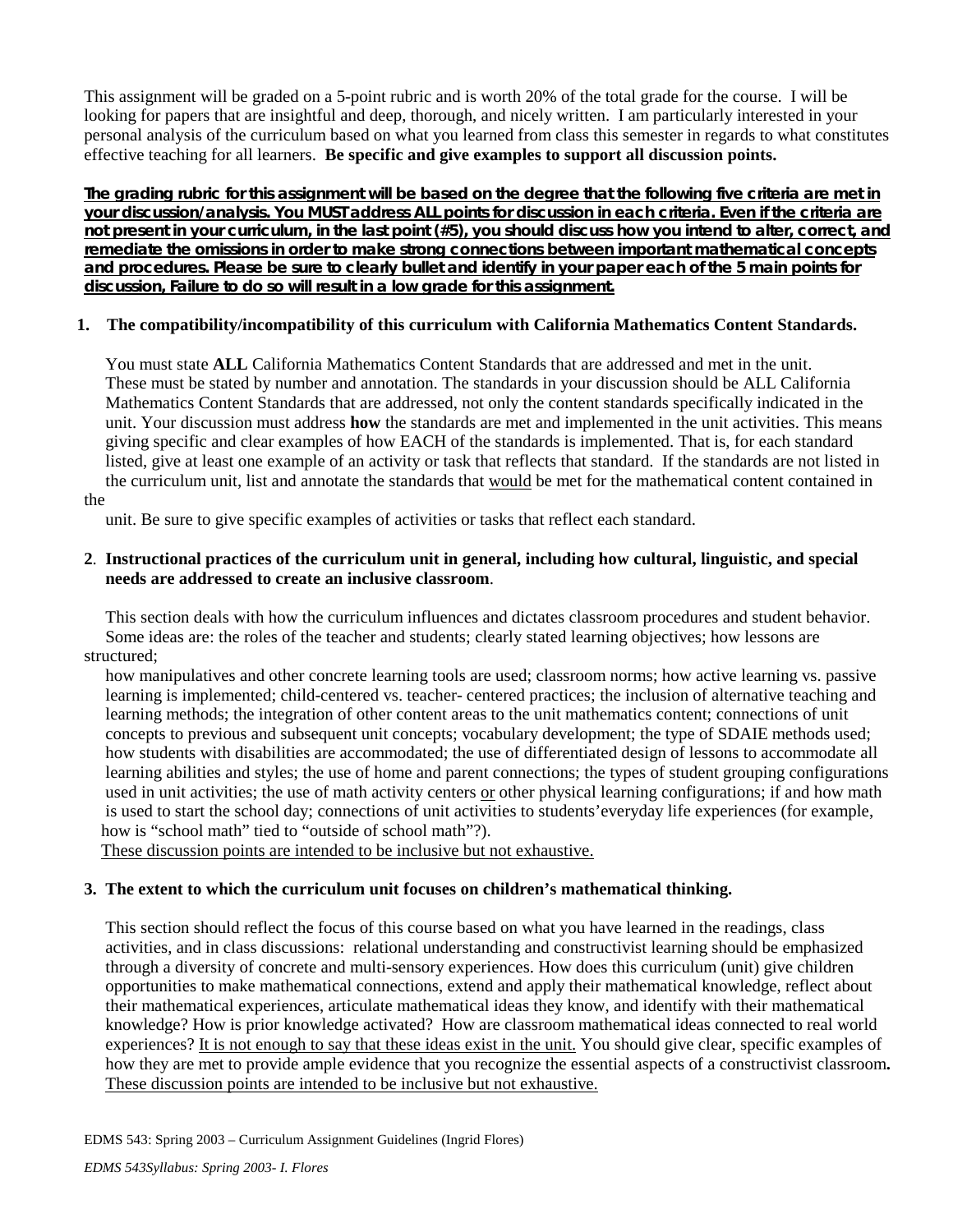# **4. The assessment methods/components of the curriculum unit.**

 You must list the types of assessment methods used in the unit and give specific examples of these methods. Some curricula employ several types of assessments, while others do not. Remember to include both formative (on-going) as well as summative (formal) assessment methods. Assessments are used, among other purposes, for student journal entries, to evaluate performance tasks, to determine prior knowledge, for test preparation

(review),

 to assess and monitor daily progress, for student self-assessment, for completing open-ended tasks, to evaluate how well learning objectives have been met by the student, to evaluate teaching effectiveness, and to include in student portfolios. Be certain to give clear, specific examples for each type of assessment contained in the unit. These discussion points are intended to be inclusive but not exhaustive.

# **5. Discussion of the overall strengths and weaknesses of the curriculum (unit) and recommendations.**

 Based on your development of the previous four criteria/discussion points, this section will address your overall opinion of the strengths and weaknesses of the curriculum (unit). This section will contain specific suggestions for the remediation and/or supplementation of those areas which are lacking in any significant degree. You should couch your discussion in relation to what extent this curriculum:

a) aligns with the California Mathematics Content Standards,

 **If the unit is lacking any California Mathematics Content Standards alignment, list those standards, and give clear, specific examples of activities that would align with those standards. In other words, how would you supplement this unit so that the standards that must be addressed by the mathematical content in the unit are properly reflected in the activities?**

- b) promotes instructional practices that support inclusive teaching and learning **If the curriculum is lacking any of the areas listed in this discussion point, you are to suggest how these areas could be defined and implemented. Give clear, specific examples for each area that is lacking. It is not enough to say that they are lacking, because as a teacher in a California public school, you will have to determine to what extent these areas are addressed and make alterations accordingly.**
- c) encourages children's mathematical thinking **If children's mathematical thinking is not emphasized in the curriculum or is not emphasized to any significant degree, then you should discuss how you would alter, modify, or deliver the mathematical content in the unit so that it does place emphasis on constructivist learning and relational understanding.**
- d) reflects good assessment methods to effectively assess and evaluate student thinking and achievement **If the assessment components are not nearly inclusive of those listed under this discussion point, then discuss how you would provide assessment methods to be able to adequately evaluate student learning. Be sure to provide specific examples for each type of assessment method/category.**

**NOTE!!!** If you find that you have identified both strengths and weaknesses (or only strengths) in this curriculum (unit), then your discussion under each criteria should reflect those strengths and weaknesses (or only strengths as the case may be).

# **Reminders:**

- **Don't forget to specify and focus on a curricular unit.**
- **Please CLEARLY bullet all five points for discussion.**
- **Include in your discussion all points under each criteria.**
- **Provide clear, specific examples to support your statements at all times!!!**
- **Please see me if you need further clarification for this assignment.**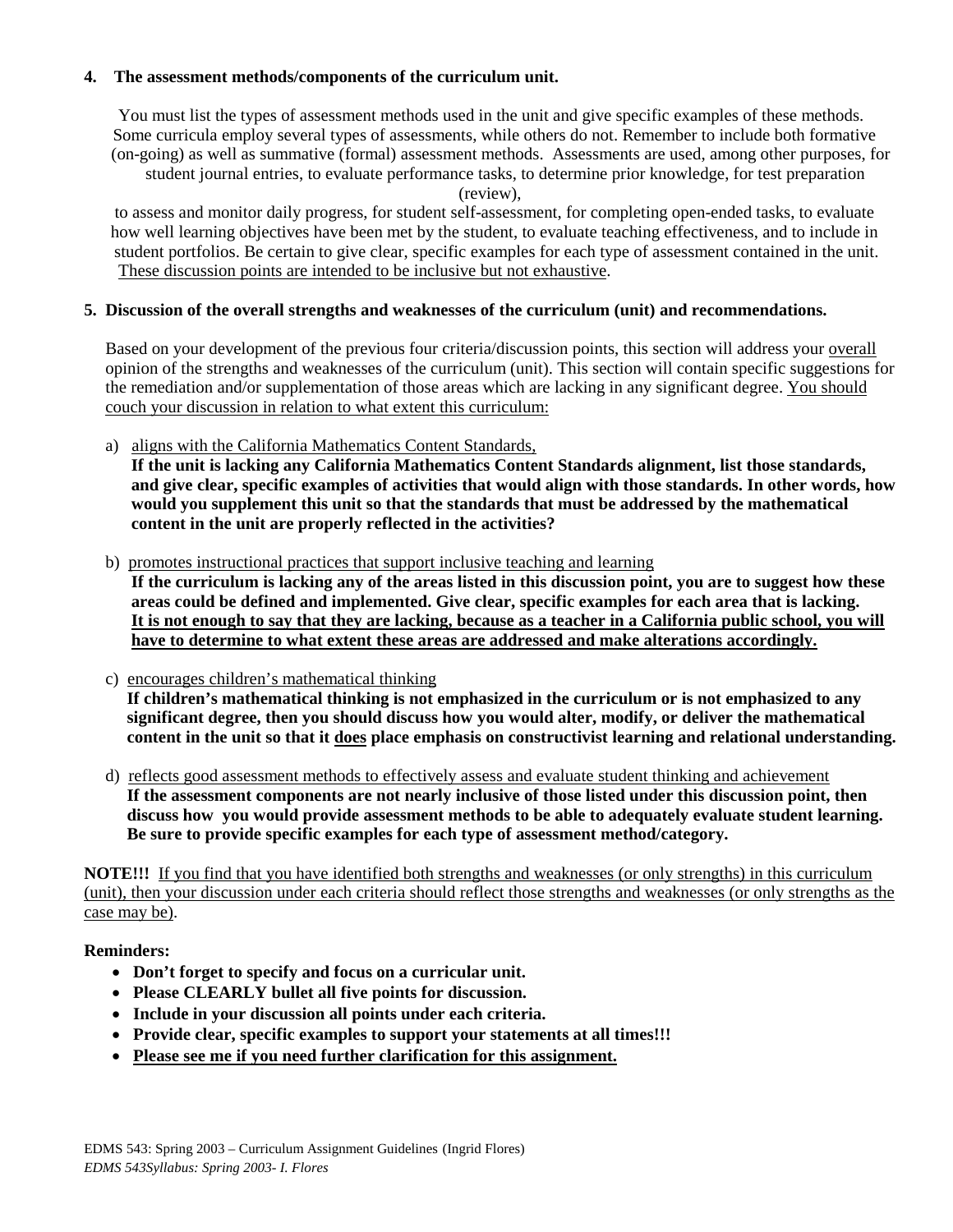# **Curriculum Review Assignment** EDMS 543

|                           |                       | <b>Nearly</b>        |                                              |                    |
|---------------------------|-----------------------|----------------------|----------------------------------------------|--------------------|
|                           | <b>Developing</b>     | <b>Meets</b>         | <b>Meets</b>                                 | <b>Exceeds</b>     |
| <b>TPE 1, 1a</b>          | Candidate's           | Candidate's          | Candidate's                                  | Candidate's        |
| Subject Specific          | analysis of the       | analysis of the      | analysis of the                              | analysis of the    |
| Pedagogical skills        | curriculum will       | curriculum will      | curriculum will                              | curriculum will    |
| for MS Teaching           | demonstrate little to | demonstrate some     | demonstrate                                  | demonstrate        |
| Assignment                | no understanding of   | understanding of     | considerable                                 | exceptional        |
| (Teaching                 | how to teach the      | how to teach the     | understanding of                             | understanding of   |
| Mathematics in a          | state adopted         | state adopted        | how to teach the                             | how to teach the   |
| MS Assignment)            | academic content      | academic content     | state adopted                                | state adopted      |
|                           | standard in           | standard in          | academic content                             | academic content   |
|                           | mathematics.          | mathematics.         | standard in                                  | standard in        |
|                           |                       |                      | mathematics.                                 | mathematics.       |
| TPE <sub>4</sub>          | Candidate's           | Candidate's          | Candidate's                                  | Candidate's        |
| <b>Making Content</b>     | analysis of the       | analysis of the      | analysis of the                              | analysis of the    |
| Accessible                | curriculum will       | curriculum will      | curriculum will                              | curriculum will    |
|                           | demonstrate little to | demonstrate some     | demonstrate                                  | demonstrate        |
|                           | no understanding in   | understanding in     | considerable                                 | exceptional        |
|                           | the use of            | the use of           | understanding in                             | understanding in   |
|                           | pedagogical           | pedagogical          | the use of                                   | the use of         |
|                           | strategies that will  | strategies that will | pedagogical<br>pedagogical                   |                    |
|                           | provide all students  | provide all students | strategies that will<br>strategies that will |                    |
|                           | access to the         | access to the        | provide all students<br>provide all students |                    |
|                           | mathematics           | mathematics          | access to the<br>access to the               |                    |
|                           | curriculum.           | curriculum           | mathematics                                  | mathematics        |
|                           |                       |                      | curriculum                                   | curriculum         |
| TPE 6, 6a, 6b             | Candidate's           | Candidate's          | Candidate's                                  | Candidates's       |
| Developmentally           | analysis of the       | analysis of the      | analysis of the<br>analysis of the           |                    |
| Appropriate               | curriculum will       | curriculum will      | curriculum will<br>curriculum will           |                    |
| <b>Teaching Practices</b> | demonstrate little to | demonstrate some     | demonstrate<br>demonstrate                   |                    |
| in Grades K-3 $& 4-8$     | no understanding in   | understanding in     | considerable<br>exceptional                  |                    |
|                           | the use of            | the use of           | understanding in                             | understanding in   |
|                           | developmentally       | developmentally      | the use of                                   | the use of         |
|                           | appropriate           | appropriate          | developmentally                              | developmentally    |
|                           | teaching practices.   | teaching practices   | appropriate                                  | appropriate        |
|                           |                       |                      | teaching practices                           | teaching practices |

Secondary TPE's for this Assignment

 $\triangleright$  TPE 9 – Instructional Planning

 $\triangleright$  TPE 10 – Instructional Time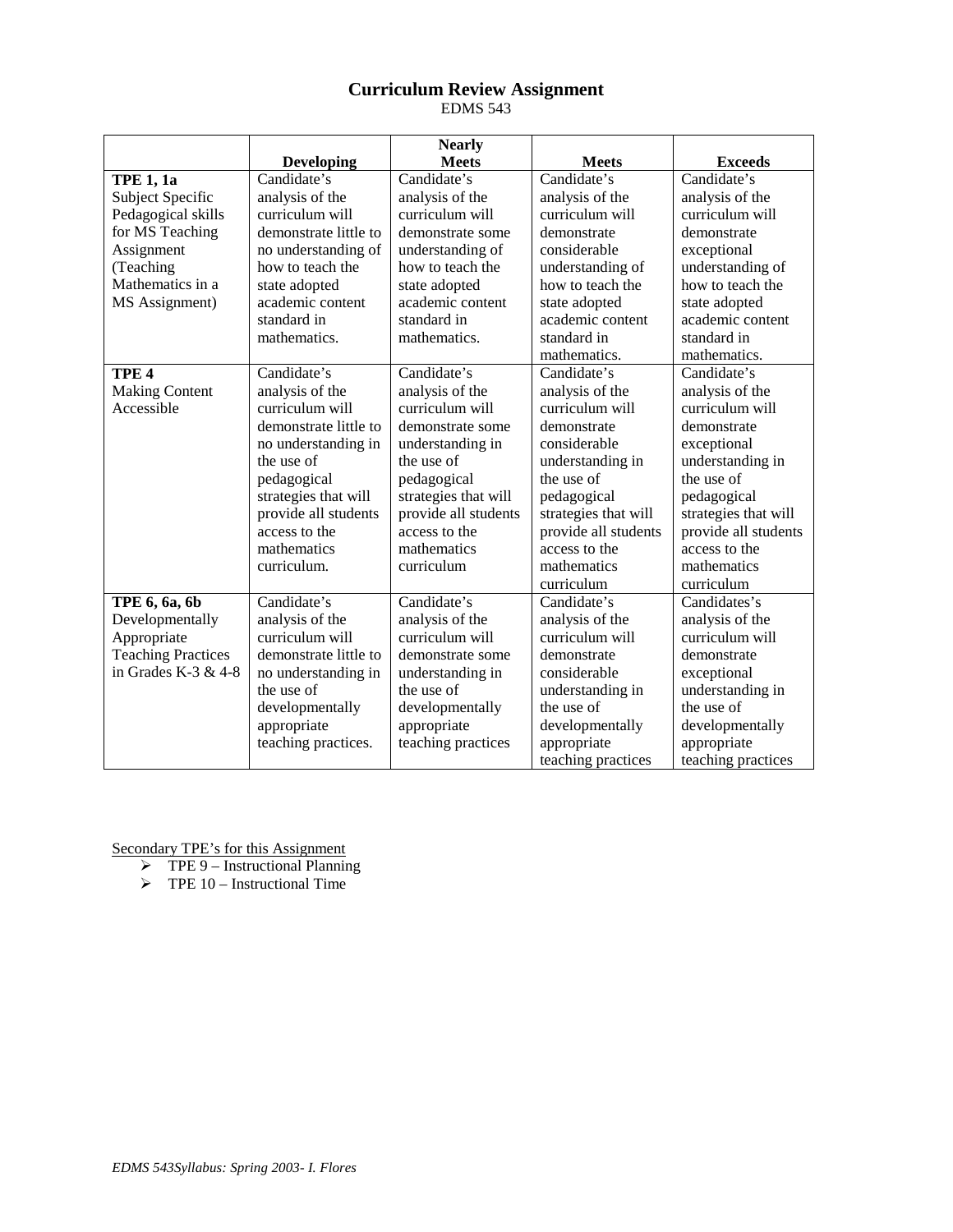# **Lesson Presentation Assignment** EDMS 543

|                       |                      | <b>Nearly</b>        |                             |                      |
|-----------------------|----------------------|----------------------|-----------------------------|----------------------|
|                       | <b>Developing</b>    | <b>Meets</b>         | <b>Meets</b>                | <b>Exceeds</b>       |
| <b>TPE 1, 1a</b>      | Candidates' lesson   | Candidates' lesson   | Candidates' lesson          | Candidates' lesson   |
| Subject Specific      | plan and             | plan and             | plan and                    | plan and             |
| Pedagogical skills    | presentation         | presentation         | presentation                | presentation         |
| for MS Teaching       | demonstrates little  | demonstrates some    | demonstrates                | demonstrates         |
| Assignment            | to no understanding  | understanding of     | considerable                | exceptional          |
| (Teaching             | of how to teach the  | how to teach the     | understanding of            | understanding of     |
| Mathematics in a      | state adopted        | state adopted        | how to teach the            | how to teach the     |
| Multiple Subject      | academic content     | academic content     | state adopted               | state adopted        |
| Assignment)           | standard in          | standard in          | academic content            | academic content     |
|                       | mathematics          | mathematics          | standard in                 | standard in          |
|                       |                      |                      | mathematics                 | mathematics          |
| TPE <sub>4</sub>      | Candidates' lesson   | Candidates' lesson   | Candidates' lesson          | Candidates' lesson   |
| <b>Making Content</b> | plan and             | plan and             | plan and                    | plan and             |
| Accessible            | presentation will    | presentation will    | presentation will           | presentation will    |
|                       | demonstrate little   | demonstrate some     | demonstrate                 | demonstrate          |
|                       | to no understanding  | understanding in     | considerable                | exceptional          |
|                       | in the use of        | the use of           | understanding in            | understanding in     |
|                       | pedagogical          | pedagogical          | the use of                  | the use of           |
|                       | strategies that will | strategies that will | pedagogical                 | pedagogical          |
|                       | provide all students | provide all students | strategies that will        | strategies that will |
|                       | access to the        | access to the        | provide all students        | provide all students |
|                       | mathematics          | mathematics          | access to the               | access to the        |
|                       | curriculum           | curriculum           | mathematics                 | mathematics          |
|                       |                      |                      | curriculum                  | curriculum           |
| TPE 6, 6a, 6b         | Candidates' lesson   | Candidates' lesson   | Candidates' lesson          | Candidates' lesson   |
| Developmentally       | plan and             | plan and             | plan and                    | plan and             |
| Appropriate           | presentation will    | presentation will    | presentation will           | presentation will    |
| Teaching              | demonstrate little   | demonstrate some     | demonstrate<br>demonstrate  |                      |
| Practices - Grades    | to no understanding  | understanding in     | considerable<br>exceptional |                      |
| K-3 & 4-8             | in the use of        | the use of           | understanding in            | understanding in     |
|                       | developmentally      | developmentally      | the use of                  | the use of           |
|                       | appropriate          | appropriate          | developmentally             | developmentally      |
|                       | teaching practices.  | teaching practices.  | appropriate                 | appropriate          |
|                       |                      |                      | teaching practices.         | teaching practices.  |

Secondary TPE's for this Assignment

- TPE 2 Monitoring Student Learning During Instruction
- $\triangleright$  TPE 5 Student Engagement
- $\triangleright$  TPE 9 Instructional Planning
- $\triangleright$  TPE 10 Instructional Time
- $\triangleright$  TPE 11 Social Environment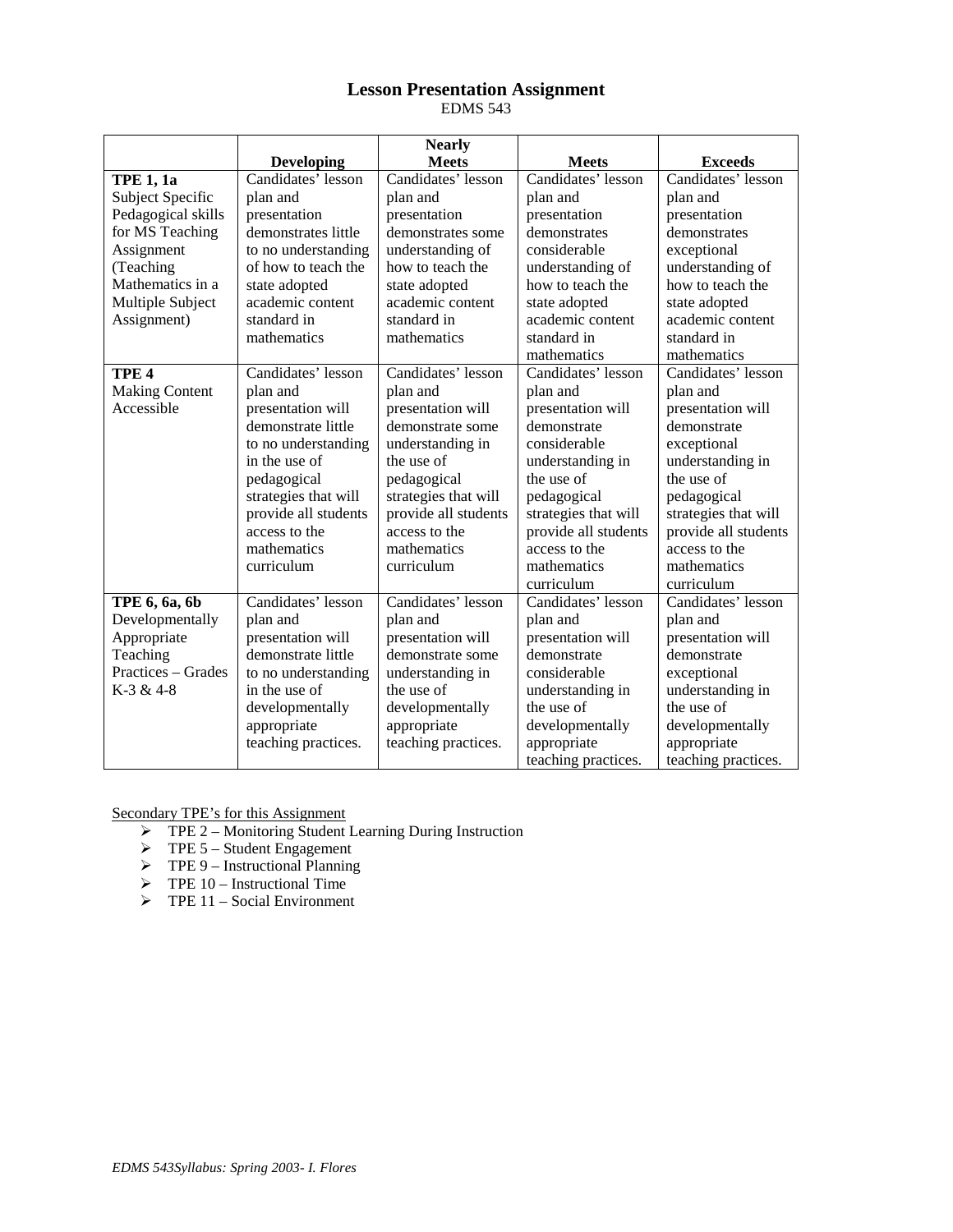# **Lesson Resources Assignment** EDMS 543

|                       |                    | <b>Nearly</b>      |                                        |                    |
|-----------------------|--------------------|--------------------|----------------------------------------|--------------------|
|                       | <b>Developing</b>  | <b>Meets</b>       | <b>Meets</b>                           | <b>Exceeds</b>     |
| TPE <sub>4</sub>      | Candidates'        | Candidates'        | Candidates'                            | Candidates'        |
| <b>Making Content</b> | resources and      | resources and      | resources and<br>resources and         |                    |
| Accessible            | descriptions will  | descriptions will  | descriptions will<br>descriptions will |                    |
|                       | demonstrate little | demonstrate some   | demonstrate                            | demonstrate        |
|                       | to no              | understanding of   | considerable                           | exceptional        |
|                       | understanding of   | how instructional  | understanding of                       | understanding of   |
|                       | how instructional  | resources can help | how instructional                      | how instructional  |
|                       | resources can help | provide all        | resources can help                     | resources can help |
|                       | provide all        | students with      | provide all                            | provide all        |
|                       | students with      | access to a        | students with                          | students with      |
|                       | access to a        | balanced and       | access to a                            | access to a        |
|                       | balanced and       | comprehensive      | balanced and                           | balanced and       |
|                       | comprehensive      | curriculum.        | comprehensive                          | comprehensive      |
|                       | curriculum.        |                    | curriculum.                            | curriculum.        |

Secondary TPE's for this Assignment

- $\triangleright$  TPE 1a Subject-Specific Pedagogical Skills for MS Teaching Assignments (Teaching Mathematics in a MS Assignment)
- $\triangleright$  TPE 5 Student Engagement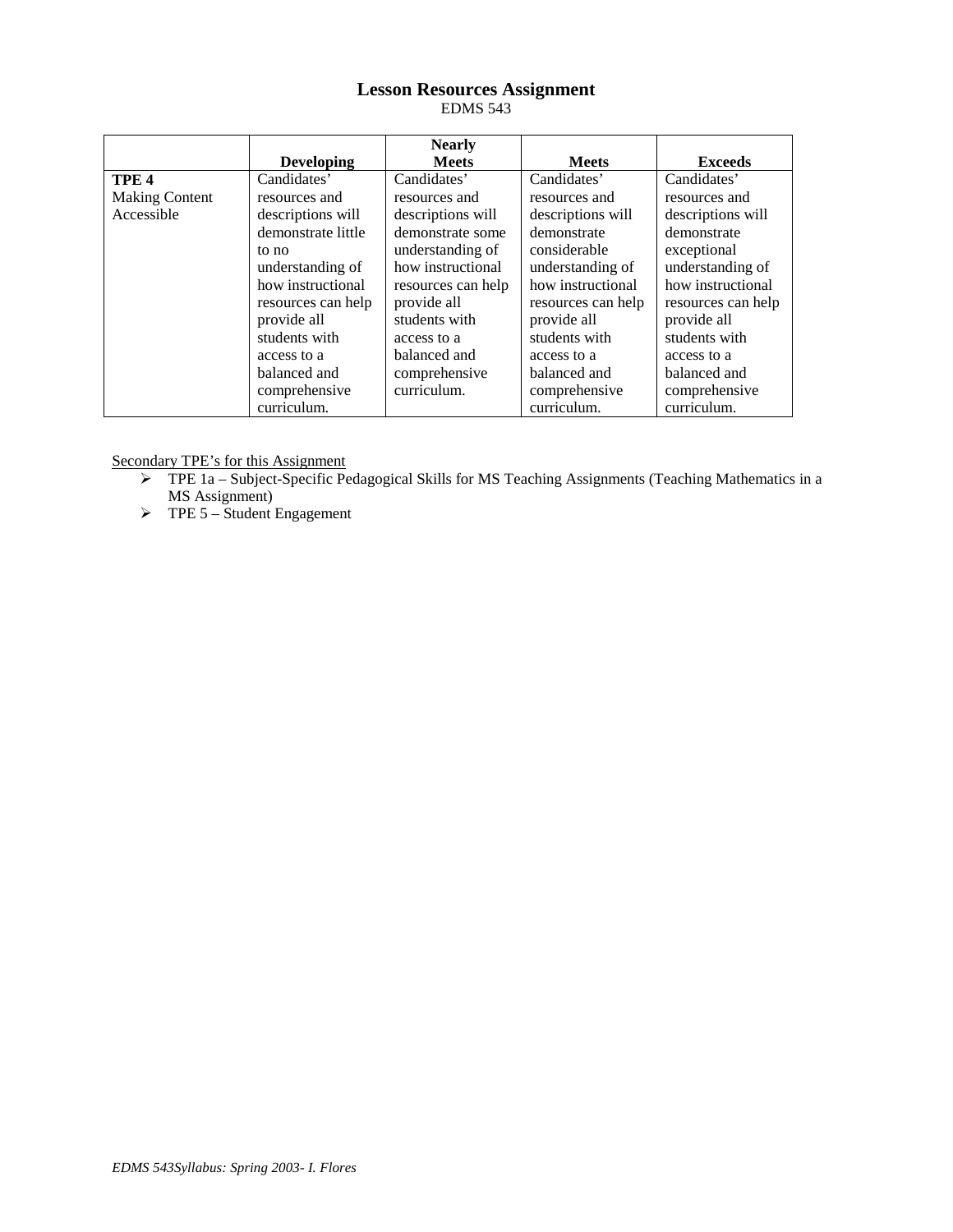# **Student Interview Assignment** EDMS 543

|                         |                        | <b>Nearly</b>         |                                            |                       |
|-------------------------|------------------------|-----------------------|--------------------------------------------|-----------------------|
|                         | <b>Developing</b>      | <b>Meets</b>          | <b>Meets</b>                               | <b>Exceeds</b>        |
| <b>TPE 1, 1a</b>        | Candidate's            | Candidate's           | Candidate's                                | Candidate's           |
| Subject Specific        | assessment and         | assessment and        | assessment and                             | assessment and        |
| Pedagogical             | recommendations        | recommendations       | recommendations                            | recommendations       |
| skills for MS           | from the student       | from the student      | from the student                           | from the student      |
| Teaching                | interview              | interview             | interview                                  | interview             |
| Assignment              | demonstrates little to | demonstrates some     | demonstrates                               | demonstrates          |
| (Teaching               | no understanding of    | understanding of how  | considerable                               | exceptional           |
| Mathematics in a        | how to teach the state | to teach the state    | understanding of how                       | understanding of how  |
| Multiple Subject        | adopted academic       | adopted academic      | to teach the state                         | to teach the state    |
| Assignment)             | content standard in    | content standard in   | adopted academic                           | adopted academic      |
|                         | mathematics            | mathematics           | content standard in                        | content standard in   |
|                         |                        |                       | mathematics                                | mathematics           |
| TPE <sub>2</sub>        | Candidate's            | Candidate's           | Candidate's                                | Candidate's           |
| Monitoring              | assessment and         | assessment and        | assessment and                             | assessment and        |
| <b>Student Learning</b> | recommendations        | recommendations       | recommendations                            | recommendations       |
| During                  | from the student       | from the student      | from the student                           | from the student      |
| Instruction             | interview              | interview             | interview                                  | interview             |
|                         | demonstrates little to | demonstrates some     | demonstrates                               | demonstrates          |
|                         | no understanding of    | understanding of how  | considerable                               | exceptional           |
|                         | how to monitor         | to monitor student    | understanding of how                       | understanding of how  |
|                         | student learning and   | learning and how to   | to monitor student                         | to monitor student    |
|                         | how to effectively     | effectively make use  | learning and how to                        | learning and how to   |
|                         | make use of this       | of this information   | effectively make use                       | effectively make use  |
|                         | information when       | when teaching.        | of this information<br>of this information |                       |
|                         | teaching.              |                       | when teaching.                             | when teaching.        |
| TPE <sub>3</sub>        | Candidate              | Candidate             | Candidate                                  | Candidate             |
| Interpretation          | demonstrates little to | demonstrates some     | demonstrates                               | demonstrates          |
| and Use of              | no understanding of    | understanding of how  | considerable                               | exceptional           |
| Assessments             | how to effectively     | to effectively assess | understanding of how                       | understanding of how  |
|                         | assess students'       | students' content     | to effectively assess                      | to effectively assess |
|                         | content knowledge      | knowledge through     | students' content                          | students' content     |
|                         | through the use of     | the use of student    | knowledge through                          | knowledge through     |
|                         | student interviews.    | interviews.           | the use of student                         | the use of student    |
|                         |                        |                       | interviews.                                | interviews.           |
|                         |                        |                       |                                            |                       |
| TPE <sub>4</sub>        | Candidate's            | Candidate's           | Candidate's                                | Candidate's           |
| <b>Making Content</b>   | recommendations        | recommendations       | recommendations                            | recommendations       |
| Accessible              | from the student       | from the student      | from the student                           | from the student      |
|                         | interview              | interview             | interview                                  | interview             |
|                         | demonstrates little to | demonstrates some     | demonstrates                               | demonstrates          |
|                         | no understanding in    | understanding in the  | considerable                               | exceptional           |
|                         | the use of             | use of pedagogical    | understanding in the                       | understanding in the  |
|                         | pedagogical            | strategies that will  | use of pedagogical                         | use of pedagogical    |
|                         | strategies that will   | provide all students  | strategies that will                       | strategies that will  |
|                         | provide all students   | access to the         | provide all students                       | provide all students  |
|                         | access to the          | mathematics           | access to the                              | access to the         |
|                         | mathematics            | curriculum            | mathematics                                | mathematics           |
|                         | curriculum             |                       | curriculum                                 | curriculum            |

Secondary TPE's for this Assignment

- $\triangleright$  TPE 5 Student Engagement
- $\triangleright$  TPE 6, 6a, 6b Developmentally Appropriate Practices in Grades K-3 & Grades 4-8.
- $\triangleright$  TPE 8 Learning about Students
- $\triangleright$  TPE 9 Instructional Planning